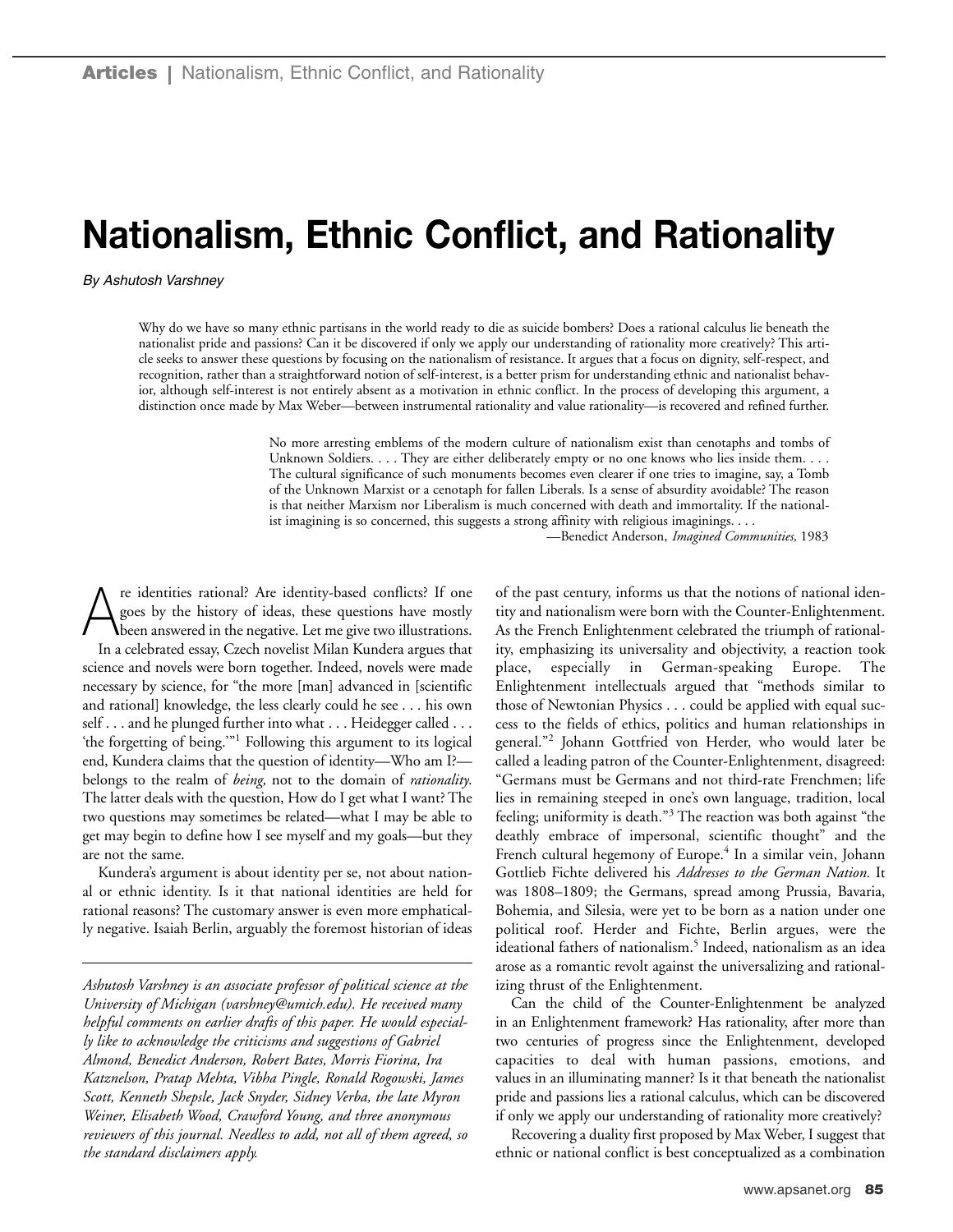of "value rationality" and "instrumental rationality." Both of these rationalities are expressions of goal-directed behavior, but their conceptions of costs widely diverge. Instrumental rationality entails a strict cost-benefit calculus with respect to goals, necessitating the abandonment or adjustment of goals if the costs of realizing them are too high. Value-rational behavior is produced by a conscious "ethical, aesthetic, religious or other" belief, "independently of its prospects of success.<sup>"6</sup> Behavior, when driven by such values, can consciously embrace great personal sacrifices. Some spheres or goals of life are considered so valuable that they would not normally be up for sale or compromise, however costly the pursuit of their realization might be. The means to achieving these objectives might change, but the objectives themselves would not.

The term *value-rational* does not, of course, mean that the values expressed by such behavior are necessarily laudable. Indeed, the values in question may range from pure pride or prejudice (vis-à-vis some groups or belief systems) to goals such as dignity, self-respect, and commitment to a group or a set of ideals. Likewise, value-rational acts can range from long-run sacrifices for distant goals to violent expressions of prejudice or status.

Most of the time and in most places, ethnic or national mobilization cannot begin without value-rational microfoundations. For it to be instrumentally used by leaders, ethnicity must exist as a valued good for some. However, ethnic mobilization cannot proceed on value-rational grounds alone. Strategies are necessary; coalitions must be formed; the response of the adversary—the state, the opposed ethnic group, the in-group dissenters—must be anticipated. And many would join such mobilization, when it has acquired some momentum and chance of success, for entirely selfish reasons. The *origins* of ethnic mobilization are thus value-rational, and its *evolution* may contain a lot of strategic behavior.

To illustrate this argument in ample detail and for tractability, I shall restrict my analytical focus to only one kind of nationalist or ethnic behavior. A useful distinction is often made between the nationalism of exclusion and the nationalism of resistance.<sup>7</sup> The idea, of course, is quite old. The nationalism of anticolonial movements was never comparable to the nationalism of Hitler.

In the nationalism of exclusion, a dominant group within a society—domestic or foreign—seeks to impose its own values on the various other groups within that society or seeks to exclude, sometimes violently, other ethnic groups from the portals of power. Typically, this takes the form of enforcing language, religion, or culture via control of the state, or excluding groups from power on the basis of ethnic characteristics only. In the nationalism of resistance, a dominated group opposes such a move and seeks to preserve its cultural identity and resist the hegemony and power of the dominant group.

I will argue that dignity and self-respect form the microfoundations of the latter kind of nationalism or ethnic behavior. Driven by such values, resisting nationalists are willing to endure very high costs—and for long periods of time. The cost-benefit calculus in such behavior does not work in a way that can be easily aligned with a standard account of instrumental rationality. Indeed, long time frames, a radical uncertainty of results, and the serious possibility of high costs that usually accompany the nationalism of resistance make such an alignment extremely difficult.

As scholarly work proceeds further, the concept of value rationality will need greater unpacking. I take the first steps here by concentrating on only one kind of nationalism: the nationalism of resistance. I am certain that dignity and self-respect cannot be the microfoundations of all forms of ethnic or nationalist behavior. Pending later work, for example, it is reasonable to suppose that the nationalism of exclusion is driven substantially by hatred and/or deep-rooted condescension: Afrikaner nationalism in South Africa, the anti-Semitism of Hitler, and Hindu nationalism in India would be some examples. In what follows, the claim of dignity and self-respect applies only to the nationalism of resistance, not to the nationalism of exclusion.<sup>8</sup>

## **Terms and Distinctions**

Let me start with definitions of the principal terms used here: *ethnicity, nation,* and *rationality*. Not having the same meaning for everyone, these terms need clarification.

*Ethnicity* is used in two different ways. In the narrower, popularly understood sense, ethnic groups are racial or linguistic groups. There is, however, a broader meaning as well. As Donald Horowitz suggests,<sup>9</sup> all conflicts based on ascriptive (birth-based) group identities, real or imagined—race, language, religion, tribe, or caste—can be called ethnic. In this larger usage, ethnic conflicts can range from (1) the Protestant-Catholic conflict in Northern Ireland and the Hindu-Muslim conflict in India to (2) the blackwhite conflict in the United States and South Africa and the Malay-Chinese conflict in Malaysia, (3) the Quebecois problem in Canada and the Tamil-Sinhala conflict in Sri Lanka, and (4) Shia-Sunni troubles in Pakistan. In the narrower view, the first of these examples are religious, the second racial, the third linguistic, and the fourth sectarian. The term *ethnic* has customarily been used in the past for the second and third types of conflicts, not for the first and fourth.

Proponents of the broader usage do not find the narrower distinctions analytically helpful. They argue that the form these conflicts take—religious, racial, linguistic, tribal—does not change their intensity or relative intractability. The broader meaning of *ethnic* is now increasingly prevalent in the social sciences; I will use the term in this way.

Also, for the purposes of this paper, the terms *ethnicity* and *nation* can be used interchangeably. If the discussion were about why some ethnic conflicts remain bounded within the existing state boundaries while others gravitate toward independence, a distinction between the two terms would be essential. Ethnic groups, as we know, can live without a state of their own, making do with some cultural rights (e.g., use of mother tongue in schools) or affirmative action; but a nation means bringing ethnicity and statehood together.10 This distinction, however, is not necessary for our purposes here, because the discussion is about a whole class of conflicts, which are framed in terms of national identity or ethnicity.

What about our third key term, *rationality?* In its standard economic usage, the term refers to instrumental rationality, and it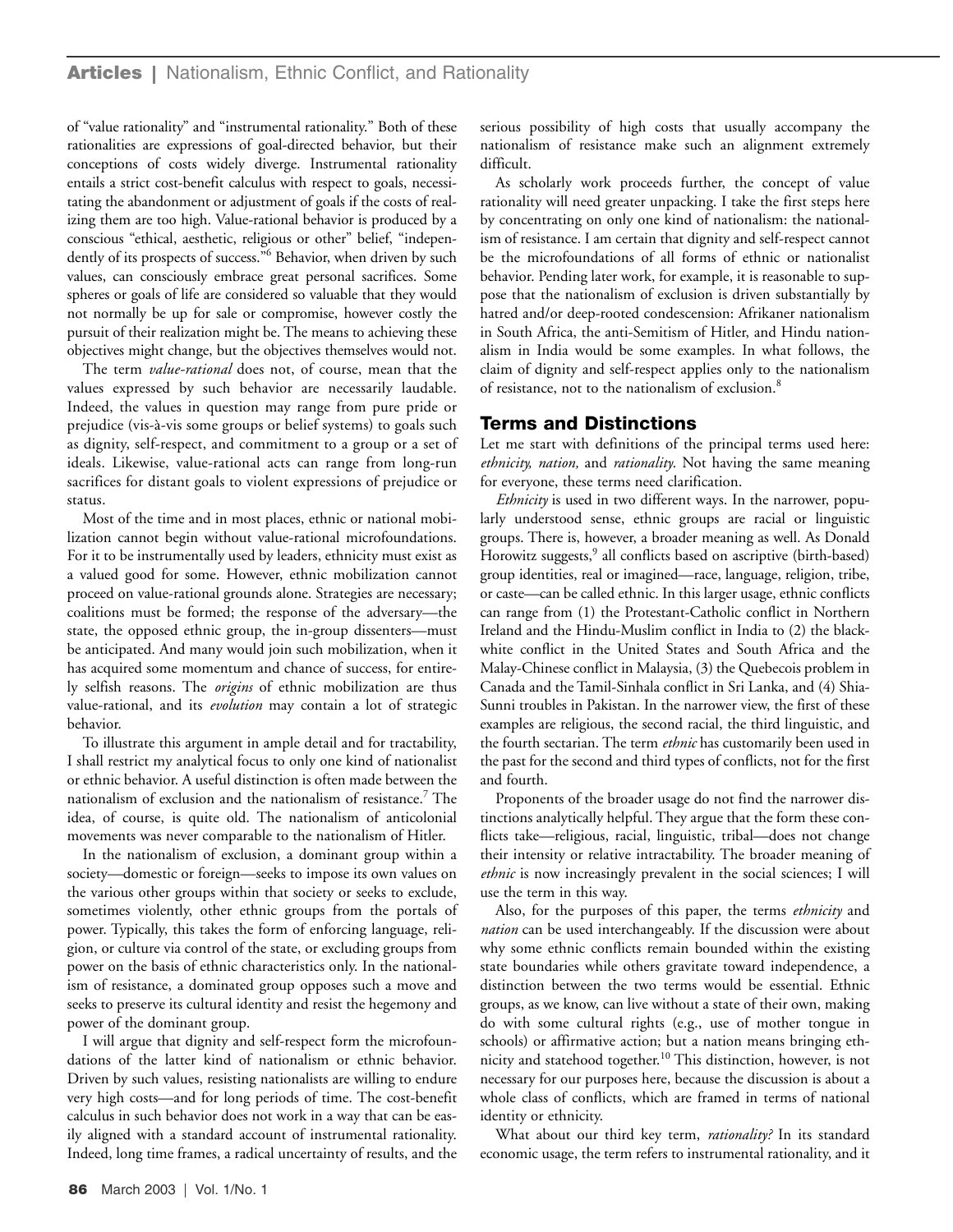has two meanings. First, it means consistency of choice: if I prefer A over B and B over C, then I must prefer A over C. The second meaning is identical with self-interest. Action is rational if it is aimed at realizing self-interest. If costs of an action outweigh benefits, self-interest will not be served; hence a cost-benefit calculus accompanies analysis based on self-interest.

In philosophical discussions, rationality refers to "reasoned assessment as the basis of action."<sup>11</sup> Such an assessment can be based on self-interest but also on larger values. Self can be broadly defined in terms of group goals, national identity, religious values, aesthetic considerations, and so on. This larger view would also include what Weber called "value rationality." In *Economy and Society,* Weber categorized social action into four types: instrumental-rational, value-rational, norm-oriented (based on conventions and traditions, without critical deliberation), and affective or impulsive (the expression of anger, envy, love, et cetera).

The alternatives to instrumentally rational behavior are thus not simply emotional or irrational behavior.<sup>12</sup> Of the four Weberian categories of human action, the first two are goaldirected, only one of which is instrumental-rational, whose unique feature is a strict cost-benefit calculus with respect to goals and means. Such calculus may lead not only to a change of means for the realization of goals, but also to an alteration of goals if the costs of attaining them are prohibitive. Value-rationality is distinguished by a continual pursuit of goals, even if the costs of realizing them are high; it shows a high degree of commitment.

Which of these categories of behavior is represented by the term *rational choice* often used in economics and political science? Almost without exception, it is instrumental rationality with which rational-choice theorists identify. They either do not speak of goals, concentrating instead on the means; or they assume that self-interest is the goal of human action. I will, therefore, use these two terms—*instrumental rationality* and *rational choice* interchangeably in this paper. But I will not equate rationality with rational choice.

These distinctions have some important implications for a discussion of rationality. In a standard rational-choice account, there is considerable resistance to the idea that different motivations can underlie behavior in different spheres of life: that it may be perfectly rational for human beings to be instrumentally rational while buying a car, but value-rational while responding to questions of national liberation, school choice for children, affirmative action, or multiculturalism in universities.<sup>13</sup> Moreover, rational choice also remains highly skeptical of the notion that individual action can be rooted in group interests, not selfinterest. Value-rational behavior would not find identification with group interests irrational.

What else can we say about value-rationality? According to Weber, as already noted, value-rational behavior is pursued "independently of its prospects of success."<sup>14</sup> That notion, in my view, is best seen as an ideal type, or a pure case of value-rationality. Any reasonable notion of value-rational behavior cannot be insensitive to costs. A more realistic reformulation of Weber's notion is required. In order to provide that, let me use the simple economic concept of elasticity.

From development microeconomics, we know that demand for food is relatively, not absolutely, insensitive to price—people must eat, however expensive food might become—whereas demand for TV sets and cars is remarkably sensitive to price, suggesting thereby low price elasticity of demand for the former and high elasticity for the latter. We can similarly argue that valuerational behavior is relatively inelastic with respect to costs. A fully inelastic behavior as in the Weberian ideal type—with valuerational behavior on the horizontal axis and cost/price on the vertical—would be represented by a flat line, but low-elasticity behavior would slope downward, like demand curves, although the slope would not be as steep, as in the case of highly elastic goods such as cars. In this economic analogy, value-rational behavior is more like the demand for food, and instrumentalrational behavior like the demand for cars and TV sets.<sup>15</sup>

There is no doubt that an instrumentally rational—or rational choice—understanding of human behavior has made remarkable progress over the years, extending into newer directions and fields. Behavior covered by such reasoning and models ranges from economic decision making of consumers and firms to nuclear politics, legislative and bureaucratic behavior, and political mobilization and ethics. Indeed, the list of topics to which rational-choice models have been applied continues to grow.<sup>16</sup>

In principle, one cannot object to pushing a mode of analysis to fields where it was not applied before. Indeed, several new insights in the world of knowledge are generated precisely this way. Much has been learned on political mobilization by exploring the idea that the self-interest of individuals and the interest of the group to which they belong are two different things: class conflict may therefore be more latent than overt.<sup>17</sup> The prisoner's dilemma game has taught us better than many other models that rationally behaving individuals may generate a macro outcome that is suboptimal for all. Similarly, how self-seeking political and bureaucratic behavior, as opposed to the selfish behavior of economic agents in competitive markets, can lead to a wasteful use of society's economic resources and hamper economic growth is a problem where rational choice has been especially useful as an explanatory tool.<sup>18</sup>

The issue therefore is not whether rational-choice theories explain human behavior at all. More germane is the question of whether rational-choice theories are especially relevant to a specific class of problems and a particular realm of human behavior, and if so, in what ways that realm might be different from others.<sup>19</sup> In this realm-specific spirit,<sup>20</sup> I ask whether and how far rational-choice theories can account for ethnic behavior and conflict, dominated as they often are by mass politics, not by the institutionalized forms of bureaucratic or legislative politics.<sup>21</sup>

# **The Big Gap: Where Do Ethnic Preferences Come From?**

Before ethnic conflict can be explained, a rational-choice analyst is confronted with a twofold task: providing microfoundations of ethnic behavior and explaining ethnic mobilization. To begin with, one has to account for why individuals have, or develop, ethnic preferences. Can such preferences be explained instrumentally i.e., as a means to a self-interested end (political power,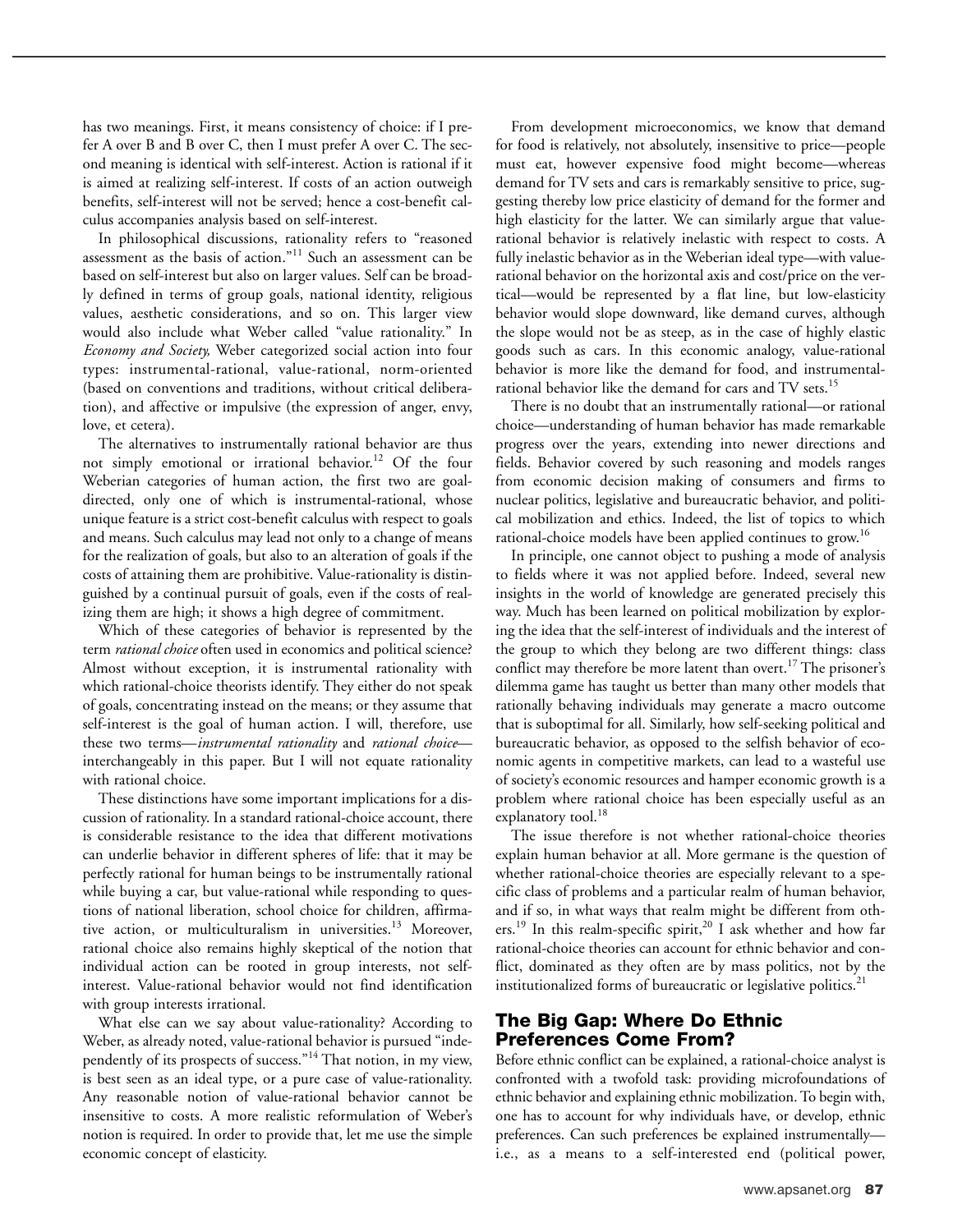economic benefit, survival)? And since it would be instrumentally rational, given self-interest, for individuals to free ride, explaining ethnic mobilization requires specifying conditions under which it would not make sense for individuals to free ride and, in fact, it would be rational to join an ethnic movement or mobilization.

The standard rational-choice accounts assume that ethnicity can be seen instrumentally. They focus primarily on how leaders strategically manipulate ethnicity for the sake of power.<sup>22</sup> This argument has an intuitive appeal because the behavior of many, if not all, political leaders can be cited in support.

If presented in this form, the instrumental-rational argument about ethnicity runs into a serious difficulty. The elite may indeed gain power by mobilizing ethnic identity without believing in it themselves, and could therefore behave instrumentally. But if the masses were only instrumental about ethnic identity, why would ethnicity be the basis for mobilization at all? Why do the leaders decide to mobilize ethnic passions in the first place? Why do they think that ethnicity, not the economic interests of the people, is the route to power? And if economic interests coincide with ethnicity, why choose ethnicity as opposed to economic interests for mobilization?

In principle, a rational-choice resolution of these problems exists. Ethnicity can serve as a focal point, facilitating convergence of individual expectations, and hence can be useful as a mobilization strategy. The idea of focal points comes from Thomas Schelling's seminal treatment of the coordination problem in bargaining. In the famous Schelling example:

When a man loses his wife in a department store without any prior understanding on where to meet if they get separated, the chances are good that they will find each other. It is likely that each will think of some obvious place to meet, so obvious that each will be sure that the other is sure that it is obvious to both of them.<sup>23</sup>

Schelling goes on to propose that without having an intrinsic value for the couple, the lost-and-found section of the department store could be one such place. It will, however, not be a focal point if there are too many lost-and-found sections in the store. A focal point is distinguished by its prominence or uniqueness: it has the instrumental power of facilitating the formation of mutually consistent expectations. Schelling then generalizes the principle:

Spontaneous revolt may reflect similar principles: when leaders can easily be destroyed, people may require some signal for their coordination, [which is] . . . so potent in its suggestions for action that everyone can be sure that everyone else reads the same signal with enough confidence to act on it, thus providing one another with immunity that goes with action in large numbers. $^{24}$ 

Ethnicity, in other words, can be viewed as one such focal point for mobilization; it is not valued for its own sake. Its mobilizational potential may be deployed by leaders to extract goods and services from the modern sector, or to establish their own power.

The idea of a focal point is not sufficient to explain ethnic mobilization, for it does not distinguish between different kinds of collective action and what their respective costs might be.

Ethnic *mobilization* for political action is not the same as ethnic *coordination* for economic and social activities. By providing a social occasion, festivals may indeed bring people together even if not everyone appreciates the ritual meaning of celebration or mourning; and by forming mutually converging trust, geographically spread ethnic kinsmen are also known to have supplied credit in long-distance trade without a prior explicit contract between trading partners.

The analogy of a focal point, however, cannot be extended to group action when the costs of participation for the masses are very high. By its very nature, ethnic mobilization in politics is group action not only in favor of one's group *but also against some other group.* More rights and power for my group often mean a diminution in the ability of some other group(s) to dictate terms, or a sharing of power and status between groups where no such sharing earlier existed; in the extreme cases, it may even entail the other group's displacement from power or status. Ethnicity in *intra*group social or economic transactions is thus very different from ethnicity in *inter*group political conflicts. The former illustrates the value of ethnicity as a focal point; the latter presents problems of a different order. When an individual provides credit to ethnic brethren without an explicit contract, incarceration, violence, injury, or death is not likely the cost he has to keep in mind.<sup>25</sup> But depending on how the adversarial group or the state reacts, such costs are not unlikely in ethnic or national conflicts.

Consider the famous 1930 Salt March in India. The British rulers monopolized the manufacture and retailing of salt. Seizing a symbol that even the illiterate masses could relate to, Mahatma Gandhi argued that the British insulted Indians by not letting them freely make and sell something as basic as salt in their own country and by levying a salt tax. He went on to lead a nonviolent mobilization against salt laws and was later arrested. Civil disobedience continued even after his arrest. An American journalist gave the following eyewitness account of the early phase of the movement:

The salt deposits were surrounded by ditches filled with water and guarded by four hundred native... police in khaki shorts and brown



Gandhi on the Salt March, 1930

Photo credit: Hulton-Deutsch Collection/CORBIS Photo credit: Hulton-Deutsch Collection/CORBIS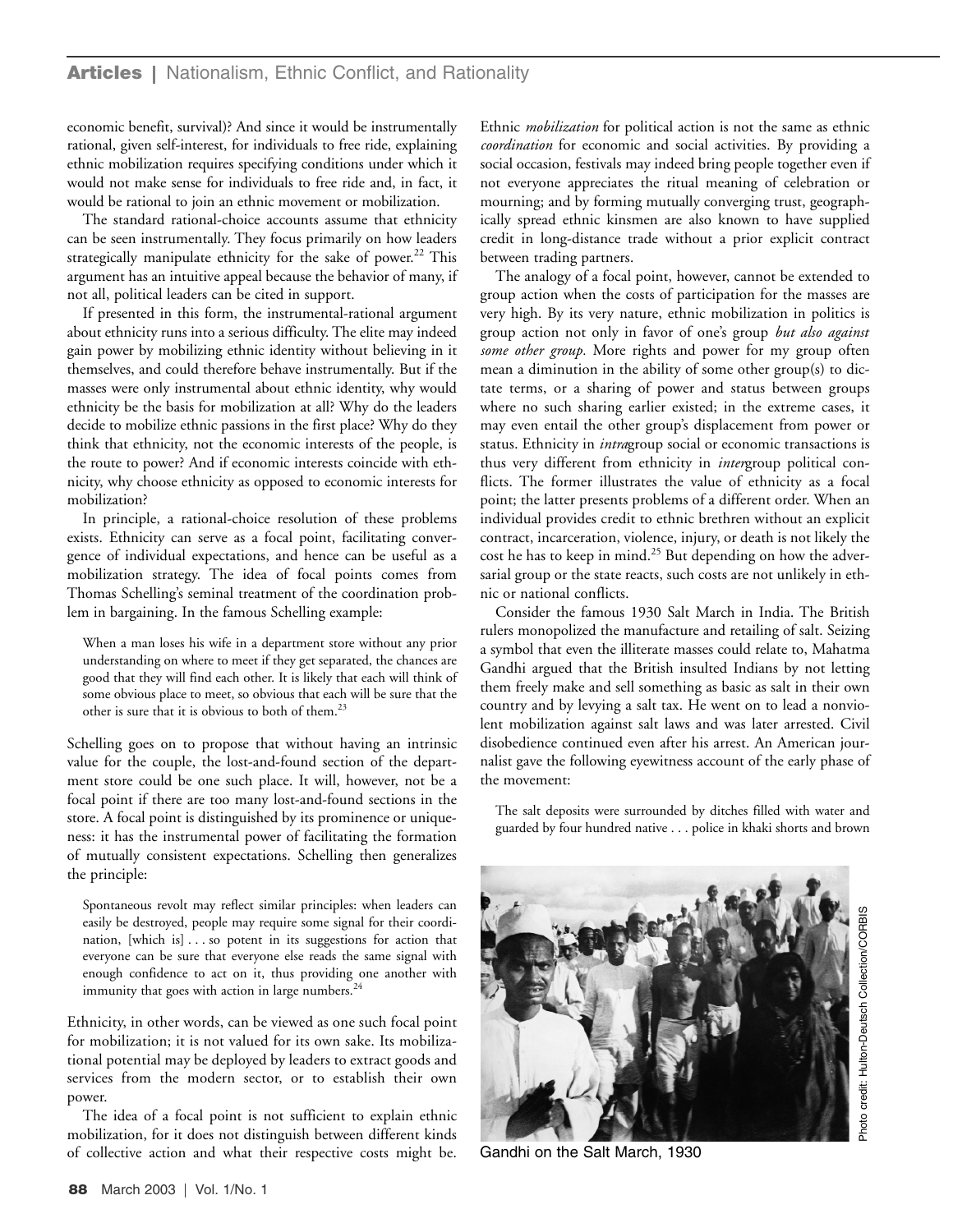turbans. Half a dozen British officials commanded them. The police carried . . . five-foot clubs tipped with steel....

In complete silence, the Gandhi men drew up and halted a hundred yards from the stockade. A picked column advanced from the crowd, waded the ditches, and approached the barbed-wire stockade....Police officials ordered the marchers to disperse.... The column silently ignored the warning and slowly walked forward. . . .

Suddenly, at a word of command, scores of... police rushed upon the advancing marchers and rained blows on their heads with their steel-shod clubs (*lathis*). Not one of the marchers even raised an arm to fend off the blows. They went down like tenpins. From where I stood I heard the sickening whacks of the clubs on unprotected skulls.

. . . In two or three minutes the ground was quilted with bodies. . . . Although every one knew that within a few minutes he would be beaten down, perhaps killed, I could detect no signs of wavering or fear.... The marchers simply walked forward until struck down. There were no outcries, only groans after they fell.

. . . I went back to the temporary hospital to examine the wounded. . . . I counted 320 injured, many still insensible with fractured skulls, others writhing in agony.26

Other examples of this kind of resolve can also be cited. Consider the civil-rights movement of the United States in the 1960s. "In the Black community ... going to jail was a badge of dishonor."<sup>27</sup> And what kind of jails are we talking about?

Freedom riders, by all accounts, had a miserable time in the jails. They were crowded into small, filthy cells, forced to sleep on concrete floors, fed unpalatable food, prevented from maintaining personal hygiene, intimidated, harassed, and sometimes beaten by unfriendly guards.<sup>28</sup>

As if these were small discomforts for black civil-rights activists, we also have accounts of marches at night, even though "[u]nder cover of darkness, a violent response by the police or by local vigilantes was almost assured. When civil-rights activists conducted a night march in Marion, state troopers attacked and beat them after the street lamps were intentionally blacked out."<sup>29</sup>

Finally, similar behavior can be noted in South Africa's history. A violent repression or a harsh jail sentence was a near certainty, once Nelson Mandela and his colleagues decided frontally to challenge the apartheid regime on behalf of Africans. In the end, Mandela himself and many of his colleagues were jailed in Robben Island. The harsh and grim prison conditions did not crush their spirit. The experience only clarified that—given the objective of racial equality—the resolve to fight the dominant group, the Afrikaners, would have to weather such suffering. Mandela wrote:

Robben Island was without question the harshest, most iron-fisted outpost in the South African penal system.... The warders were white and overwhelmingly Afrikaans-speaking, and they demanded a master-servant relationship. They ordered us to call them "*baas,*" which we refused. The racial divide on Robben Island was absolute: there were no black warders and no white prisoners....[J]ourneying to Robben Island was like going to another country. Its isolation made it not simply another prison, but a world of its own, far removed from the one we had come from. The high spirits with which we left

Pretoria had been snuffed out by its stern atmosphere; we were face to face with the realization that our life would be unredeemably grim. In Pretoria, we felt connected to our supporters and our families; on the island, we felt cut off and indeed we were. We had the consolation of being with each other, but that was the only consolation. My dismay was quickly replaced by a sense that a new and different fight had begun. $30$ 

After 27 years on Robben Island, Mandela did walk to triumph and freedom; but in 1962, when he was jailed, there was a good chance he would end up dying there. It was a life sentence after all, and he knew it beforehand. The same was true of his many fellow prisoners, if not to the same degree.

These examples illustrate a simple point, widely understood by activists in such struggles. *Ex ante* possibility of violence or coercion almost always accompanies ethnic or national resistance. Mobilization for ethnic or national protest cannot thus be equated with solving problems of economic or social coordination through the ethnic bond. It is a special kind of collective action, for the costs of resistance or mobilization are often known to be high.

Although exact estimates are hard to produce, it is generally agreed that in this century, many more people have died for a nation or an ethnic group—presumed or actual—than for joining a supranational economic collectivity, such as the European Economic Community, the Association of Southeast Asian Nations, or the North American Free Trade Agreement.<sup>31</sup> Moreover, fighting for higher prices, subsidies, and wages, and for more jobs, does not necessarily generate as much passion and violence as does ethnic or nationalist mobilization. The masses have often been much more willing to come out on the street for ethnic issues than for economic ones. $32$  If they did not value ethnicity, why would they respond so passionately to ethnic appeals?

For something to be manipulated by a leader when death, injury, or incarceration is a clear possibility, it must be valued as a good by a critical mass of people, if not by all. A purely instrumental conception of ethnicity cannot explain why leaders mobilize ethnic or national identities at all. The point is analogous to Jon Elster's famous objection to an instrumental conception of norms: "Some argue that ... norms ... are tools of manipulation, used to dress up self-interest in a more acceptable garb. But this cannot be true. ... If some people successfully exploit norms for self-interested purposes, it can only be because others are willing to let norms take precedence over self-interest."<sup>33</sup>

# **Epistemological Comforts of Home?**

In the first available rational-choice work on ethnic conflict, Alvin Rabushka and Kenneth Shepsle explicitly recognized that microfoundations of ethnic behavior were hard to provide in a strictly rational-choice framework. They argued:

[A] bothersome question remains. . . . Why . . . are conflicts in [plural] societies not organized along economic lines? Our answer is that politicians exert control over the definition of alternatives, often relying on ethnic appeals. But why this *particular* choice?

. . . If . . . the ethnic issue were a facade foisted upon an electorate not receptive to those issues simply to suit the motives of strategically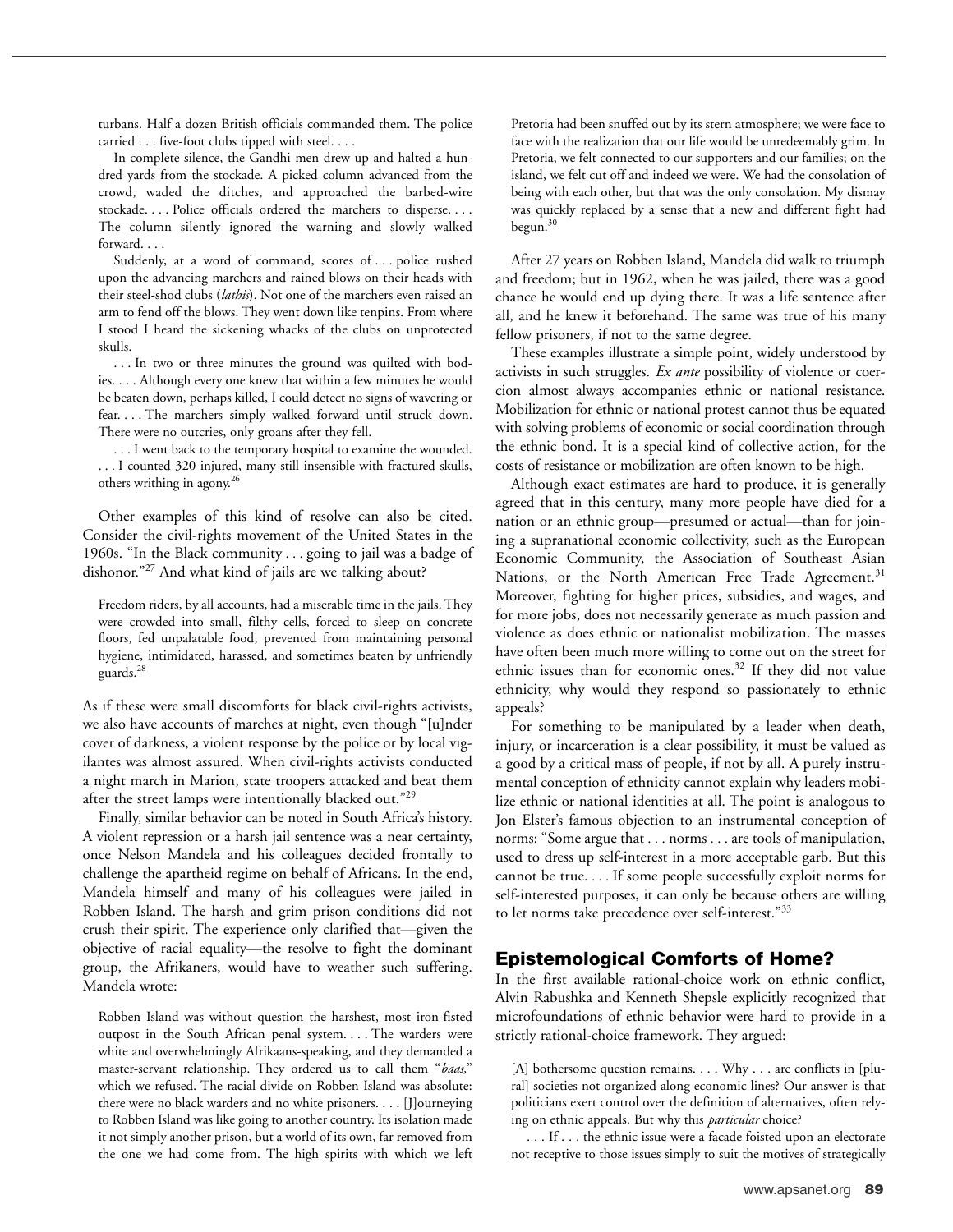advantaged politicians, then one might expect successful political recourse to be taken by the "losers."

Although other issues may affect politics in plural societies, we assert the preeminence of ethnicity. We are not able to explain its genesis. A satisfactory explanation of this problem awaits two developments:

1. a formal explanation of the formation, development and endurance of values and preferences, and

2. a positive theory of political entrepreneurship.

. . . With these two developments, then we could more persuasively account for the preeminence of ethnicity in the plural society. $34$ 

Three decades have passed since Rabushka and Shepsle wrote their book. Do we now have an "explanation of the formation, development and endurance of values" in a rational-choice framework?

In the most ambitious, sophisticated, and erudite rationalchoice work on ethnic conflict so far, Russell Hardin takes up the challenge.<sup>35</sup> He seeks to provide such microfoundations and also use them to explain ethnic mobilization and conflict. His proposal is threefold. First, "self-interest can often be matched with group interest" instrumentally. Identification with the group may be beneficial for two reasons: because "those who identify strongly with the group may gain access to positions under the control of the group" and because "the group provides a relatively secure and comfortable environment." The identity between individual and group interests, he argues, can only be "contingent," not "inherent," but it is enough to touch off ethnic mobilization. Second, explanation of ethnic mobilization can't be reduced to the problem of collective action where it is rational to free ride, or to a prisoners' dilemma where it is rational to defect. In ethnic mobilization, "[t]he central strategic problem is merely one of coordination." So as long as others in the group are cooperating, it is rational for me to cooperate—for if all cooperate, the likelihood of the group gaining power (or group objectives) goes up tremendously. "[P]ower based in coordination is superadditive, it adds up to more than the sum of individual contributions to it." Third, all one needs to keep the coordination game going is a "charismatic leader," a "focus," and a mechanism through which information about others cooperating is provided. "Coordination power is . . . a function of reinforcing expectations about the behavior of others."36

Hardin's proposal entails serious difficulties. First, even if I believe in group goals, contingently or inherently, it is not clear why it is rational for me to cooperate when others cooperate with one another. For if they are cooperating, and if "coordination power" is "superadditive," then my group is very likely to come to power anyway and it is rational for me to take a free ride unless, of course, someone is monitoring my actions and the nonparticipants will be excluded from the rewards of the group's victory. Alternatively, my conscience could act as a monitor, giving me a sense of guilt or shame for not participating in group action even though I believe that the group's interests are my interests. Without these monitoring mechanisms, the situation does not have a unique optimum, but two optima: both free riding and participating could be rational. In a purely logical sense, Hardin's proposal thus requires monitoring of individual actions: internally or by others. The former entails an individual who is more intrinsic than instrumental with respect to ethnicity (her conscience is her problem); and the latter is easy in small groups but monumentally difficult in large groups, even when an institutionalized regulation of individual behavior is devised. If the group action concerns my caste or tribe in a village or even a town, I may rationally coordinate: everyone knows me and I can be monitored. But if the group action is about an imagined ethnic or national community—involving many villages, towns, and states—I can escape detection if I cheat. Lacking the intimacy of small groups, how does one monitor an ethnic group or a nationality? The Hardin proposal thus cannot be size independent. A nation is not an intimately knowable, face-to-face community. It is a large, imagined community.

Second, why should ethnic or national mobilization be conceptualized as a coordination game, whereas other kinds of mobilization—such as peasant<sup>37</sup> or working-class mobilization<sup>38</sup>—are more typical cases of collective action, crippled by free-rider problems? Must the group in question have some specific qualities that create "coordination" as the "central strategic problem," preempting endemic free riding? Can we account for this difference in a rational-choice framework, or is some other theory required to establish the difference? If the latter question is chosen to explore why ethnic action is different from other group actions, then it is potentially damaging for rational-choice theories, for it may show that some kinds of preferences emerge in a nonrational framework.

Hardin has one such proposal about ethnicity: that it may provide "epistemological comforts of home" or, put alternatively, security of environment. This solution only re-states the problem. Why does "ethnicity" provide a home? Why can't a trade union or a political party? The Communist experiment was, inter alia, premised upon the belief that the party would supplant the false consciousness of ethnicity and nation. After decades of trying, that experiment failed, and ethnicity has re-emerged—frighteningly so in several places. Once we believe that ethnicity can provide a home better than other groups can, we also accept that in a basic sense, the microfoundations of ethnicity are psychological, not rational.<sup>39</sup>

Thus, whether or not I think that my interests and my group's interests are different, the fundamental puzzle for instrumental rationality remains as follows: why should I, behaving in a purely instrumental-rational way, participate in group action before it is reasonably clear to me that the group is likely to win? Consider the structure of the problem diagrammatically (see Figure 1). At time T1, when my group is not in power, my personal welfare is at a low level (W1); I expect that at time T2, when my group is in power, my welfare will rise to W2. The problem simply is that at time T1, I don't know *ex ante* how far away T2 is, and I also don't know how big the costs in the meantime will be. Depending on what the adversaries do, the sacrifice required could be low (looking like S1) or high (S2). It is not rational for me to join at time T1; I should let others join and when the movement or mobilization is already substantial and very likely close to T2, it will be rational for me to participate.<sup>40</sup>

To sum up, the microfoundations of the *origins* of ethnic mobilization are different from those that obtain once mobilization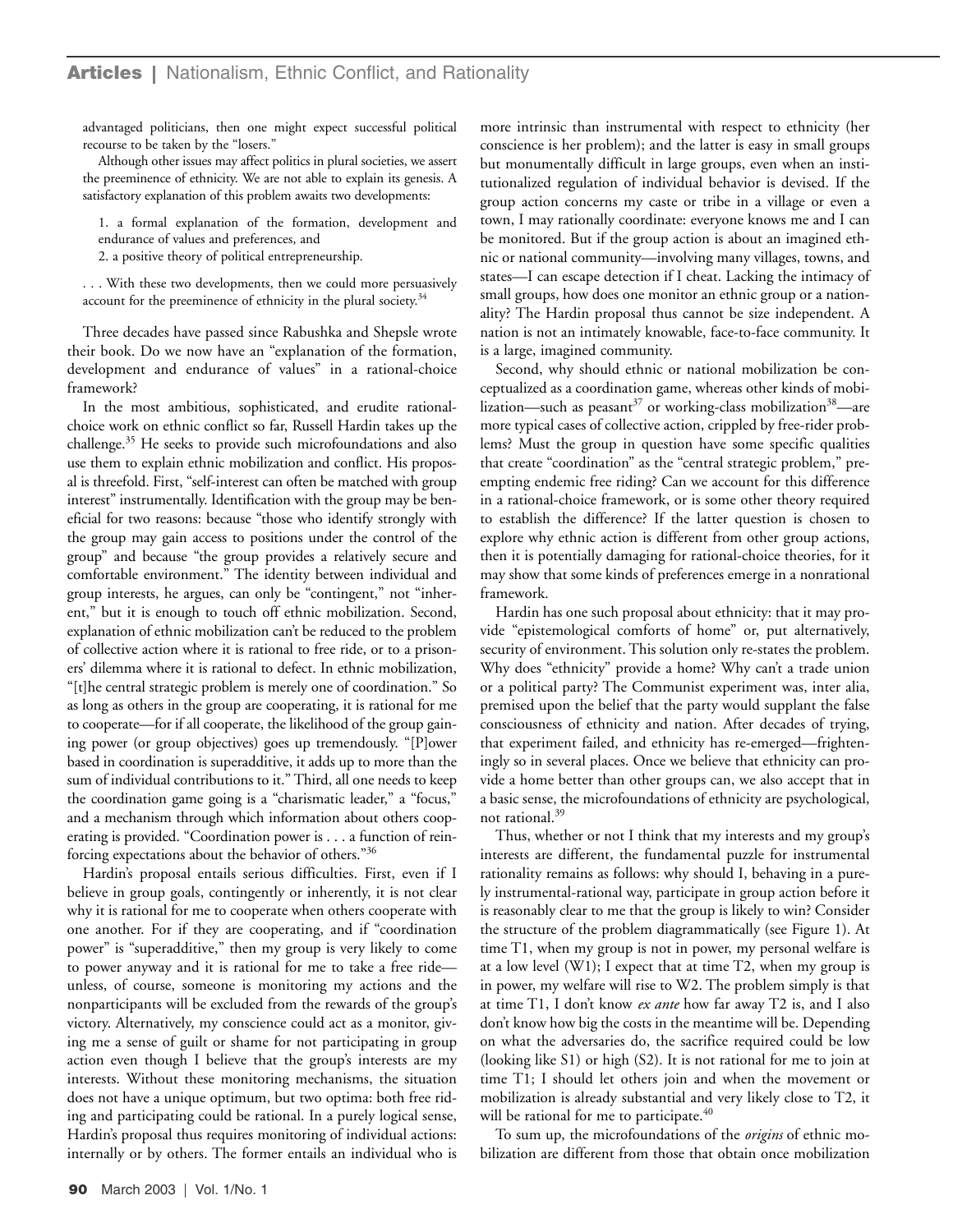



has already acquired a considerable following, success, and visibility. To explain why ethnicity is privileged by leaders as a mobilization strategy, we must therefore look elsewhere. To make greater sense of the supply side of the story, we perhaps need an analysis of the demand side as well.

#### **Alternative Microfoundations**

A search for alternatives must start with answering two questions: Why can't instrumental rationality in and of itself suffice as a basis for human motivation? (What, for example, is the role of culture or religion in human life?) And how and why does culture or religion become a source of group conflict? Once we answer these questions, the microfoundations of the nationalism of resistance will become clear. My purpose is to show that noninstrumental considerations are highly important in the nationalism of resistance, laced as they are with notions of self-respect and dignity, not with a narrowly defined self-interest.

#### *Why culture or religion?*

Either instrumental rationality, as already stated, is a concept about the means and not about the ends, or the self-interest is assumed to be the end of human action. In any case, a serious problem arises requiring a discussion of ends.

Self-interest can certainly give us our immediate or intermediate ends, but can it also provide the ultimate ends or values? Indeed, if seen as a foundation of human life or as its ultimate goal, self-interest can promote, to paraphrase Hobbes, loneliness, nastiness, brutishness. It is not clear that any regulatory framework designed by human ingenuity can fully check the many acts of nastiness if self-interest is turned into a supreme value. For this reason, as well as for intrinsic moral or cultural reasons, human beings cannot live without notions of right and wrong, without notions that can guide them about how to relate to family, community, and loved ones.<sup>41</sup>

Religion—not rationality or its most monumental expression, science—is traditionally considered to provide such values. Albert Einstein argued forcefully:

For the scientific method can teach us nothing beyond how facts are related to, and conditioned by, each other. . . . Yet it is equally clear that knowledge of what *is* does not open the door directly to what *should be*....Objective knowledge provides us with powerful instruments for the achievement of certain ends, but the ultimate goal itself and the longing to reach it must come from another source. . . . Here we face, therefore, the limits of the purely rational conception of our existence....

To make clear these fundamental ends and valuations, and to set them fast in the emotional life of the individual, seems to me precisely the most important function which religion has to perform in the social life of man....<sup>42</sup>

Einstein's reasoning may also help us understand why some of the most distinguished scientists of the century have been greatly religious. Seen this way, rationality and religion belong to two different realms of human experience—the former having little to do with the ends of life.43 For those uninspired by religion and some of its excesses, culture—a set of institutions and normative practices we live by, some coming from ethnic or national traditions—has been a source of such values. Culture replaces religion in the agnostic or unbelieving homes.

A rational-choice scholar may retort that culture does not exist on its own; it is a creation of individuals. What appears as an inheritance today was created by individual acts in the past, making it possible for analysts to explain the existence of culture instrumentally. In a fundamental sense, this view cannot be correct. Culture may indeed have been created by individuals, but each individual engaged in such creation was also acting in relation to an inherited set of practices. In order for an individual to create, affirm, deny, or innovate a set of cultural practices—and a good deal of that happens in everyday life—there has to be a preexisting set of normative practices in the framework of which the creation, affirmation, denial, or innovation acquires meaning. A sentence or word has no meaning until a language exists. Cultural choices are thus different from buying a car or a house on the one hand and forming political strategies to defeat adversaries for political office on the other. Rational-choice theories may be more applicable to marginal decisions, less to decisions about how people choose fundamental values.<sup>44</sup>

Another clarification is necessary. Placing emphasis on a preexisting or inherited culture to explain ethnic behavior is sometimes seen as an endorsement of the "primordial" view of ethnicity. According to this view, ethnicity is an ascriptive given, existing for centuries and therefore stronger than modern or rational forms of human motivation or institutional designs. Man, argues a leading exponent of the primordial view, is an ethnic being, or a "national, not a rational animal."45

The sense in which my account of alternative microfoundations relies on culture must be distinguished from the primordial view. Volition in the realm of culture and identity is indeed possible. Culture, ethnicity, and the nation can be—and are often "constructed." Peasants were turned into Frenchmen in France;<sup>46</sup> in 1789 more than 50 percent of Frenchmen did not speak French at all, and "only 12–13 percent spoke it correctly."<sup>47</sup> Over a period of roughly a century and a half, a British identity was created out of the English, Scottish, and Welsh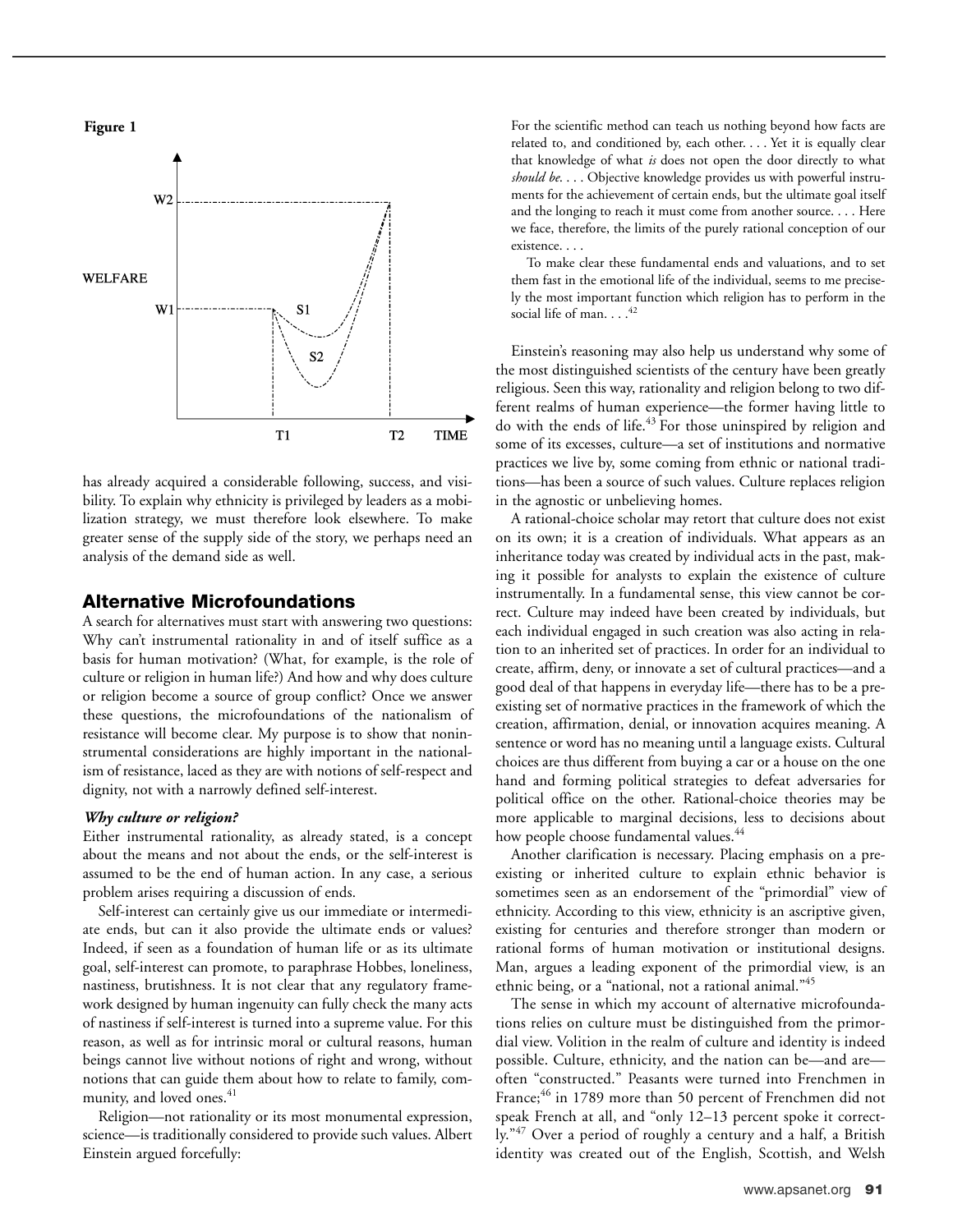identities.<sup>48</sup> "We have made Italy," said Massimo d'Azeglio in a legendary statement; "now we have to make Italians." Only 2.5 percent of the population spoke Italian as an everyday language at the time of the Italian Unification.<sup>49</sup> And as for identities at a level lower than the nation, some smaller castes in India, responding to the imperatives of an evolving political democracy, came together in a process of fusion to form larger castes changing established cultural patterns and divisions of centuries thereby, while others went through a process of fission.<sup>50</sup> All of these identities were constructed, but the point to note is that they were not constructed on a clean slate. The acts of creation, innovation, or denial drew their rationale, negative or positive, from an existing set of values. Culture, in this sense, is *embedded* in our life; it *preexists* as a framework of meaning, within which human deliberation and rationality operate. It is not just a privately underprovided public good, but an "irreducibly social good."<sup>51</sup>

#### *Why is culture or religion a source of conflict?*

If culture and religion provide values, how can they lead to conflict? A simple answer would be that there are many such cultures and many religions, and their central tendencies clash. However, as far as the nationalism of resistance is concerned, the issue is not cultural or religious diversity per se, but a relationship of dominance, subordination, and differential worth that often gets historically built into many group relations, if not all.

Structurally speaking, groups in a society can be ranked or unranked.<sup>52</sup> The hierarchical nature of the former is manifestly clear: slavery in the United States and black-white relations in South Africa during apartheid are among the best known examples. Similarly, in the Hindu caste system, the "lower" castes constitute an overwhelming majority but the tiny "upper" castes have enjoyed ritual superiority and most of the power until recently.

However, sometimes even if groups are structurally unranked—in that a legal or deeply embedded ritual hierarchy does not mark their interrelationship—domination or subordination could be discursive.<sup>53</sup> Some groups may argue that they are the "sons of the soil," hence deserving of greater political, economic, or cultural privileges.<sup>54</sup> In Malaysia, the Malays make this claim vis-à-vis the Chinese and the Indians; in Sri Lanka, many Sinhalese do so with respect to the Tamils; Hindu nationalists in India would like the Hindus to have a higher status than the Muslims; and the followers of Le Pen would give more privileges to French Europeans than to the North African immigrants in France. Those who came earlier to a land have often argued that they are more entitled to political privileges or to a preeminent place in the national culture than those who came later.

By itself, of course, a structural or discursive hierarchy does not engender ethnic or group conflict. Indeed, many from the disadvantaged groups may opt for what M.N. Srinivas called "Sanskritization"—i.e., the attempt on the part of the ritually subordinate Hindu castes to follow the life-styles of the upper castes.<sup>55</sup> Elsewhere, Antonio Gramsci spoke of "hegemony" to describe how the subaltern may share the world view of the rich and the powerful.<sup>56</sup> Those ascriptively placed lower on the social scale may accept their inferior status as given. A hierarchy based on birth can exist without causing group conflict.

We need, therefore, to ask a historical question: when did human beings begin to question the idea of an ascriptive group hierarchy? In a work that has attracted wide attention, Charles Taylor has made two compelling arguments.<sup>57</sup> First, in premodern times, one's identity—as in, Who am I, and where am I coming from?—was given or fixed by one's place in the hierarchical social structure. It was not negotiated. The rise of modernity has led to an increasing decay of traditional social hierarchies—ideationally and/or structurally. As a result, for the first time in history a new individual motivation has arisen: a selfawareness of *dignity*. One does not take one's "station" as inevitable. Second, the pursuit of dignity and self-respect is not monological, but dialogical. The "dialogue" takes place in a social context. Hermits may define dignity monologically, but the more general pursuits of dignity require recognition from society. This is especially so because society is not a random collection of individuals; rather, it comes with a historical inheritance of perceptions and misperceptions. Our identity as modern human beings

is partly shaped by recognition or its absence, often by the *mis*recognition of others, and so a person or groups of people can suffer real damage, real distortion, if the people or society around them mirror back to them a confining, demeaning, or contemptible picture of themselves. Nonrecognition or misrecognition can inflict harm, can be a form of oppression, imprisoning someone in a false, distorted, and reduced mode of being.<sup>58</sup>

Thus, even if structural group hierarchy is absent, a discursive hierarchy, laced with "confining, demeaning, or contemptible" pictures for some groups, may well exist. Crude illiberal prejudice or hatred is, of course, an obvious source for such views. But the problem is much more complex. It is worth recalling that until this century, even well-meaning liberals believed in group-based notions of civility and barbarism. In one of the founding texts of liberalism, John Stuart Mill argued:

Nobody can suppose that it is not beneficial to a Breton, or a Basque of the French Navarre, to be brought into the current of ideas and feelings of a highly civilized and cultivated people—to be a member of the French nationality . . . than to sulk on his own rocks, the halfsavage relic of past times, revolving in his own little mental orbit, without participation or interest in the general movement of the world. The same remark applies to the Welshman or the Scottish Highlander, as members of the British nation.<sup>59</sup>

In the modern world, thus, two different notions of dignity and worth have often been at odds: one stemming from the culturally inherited conceptions of groups as better or worse, and another arising out of a decline of social hierarchies and the rise of equality. The latter seeks to undermine the former by challenging the inherited structure or discourse of group hierarchy.

The question of microfoundations—where ethnic or national preferences come from in the nationalism of resistance—can now be more precisely phrased. What are the implications of a historically and culturally structured notion of ascriptive hierarchy for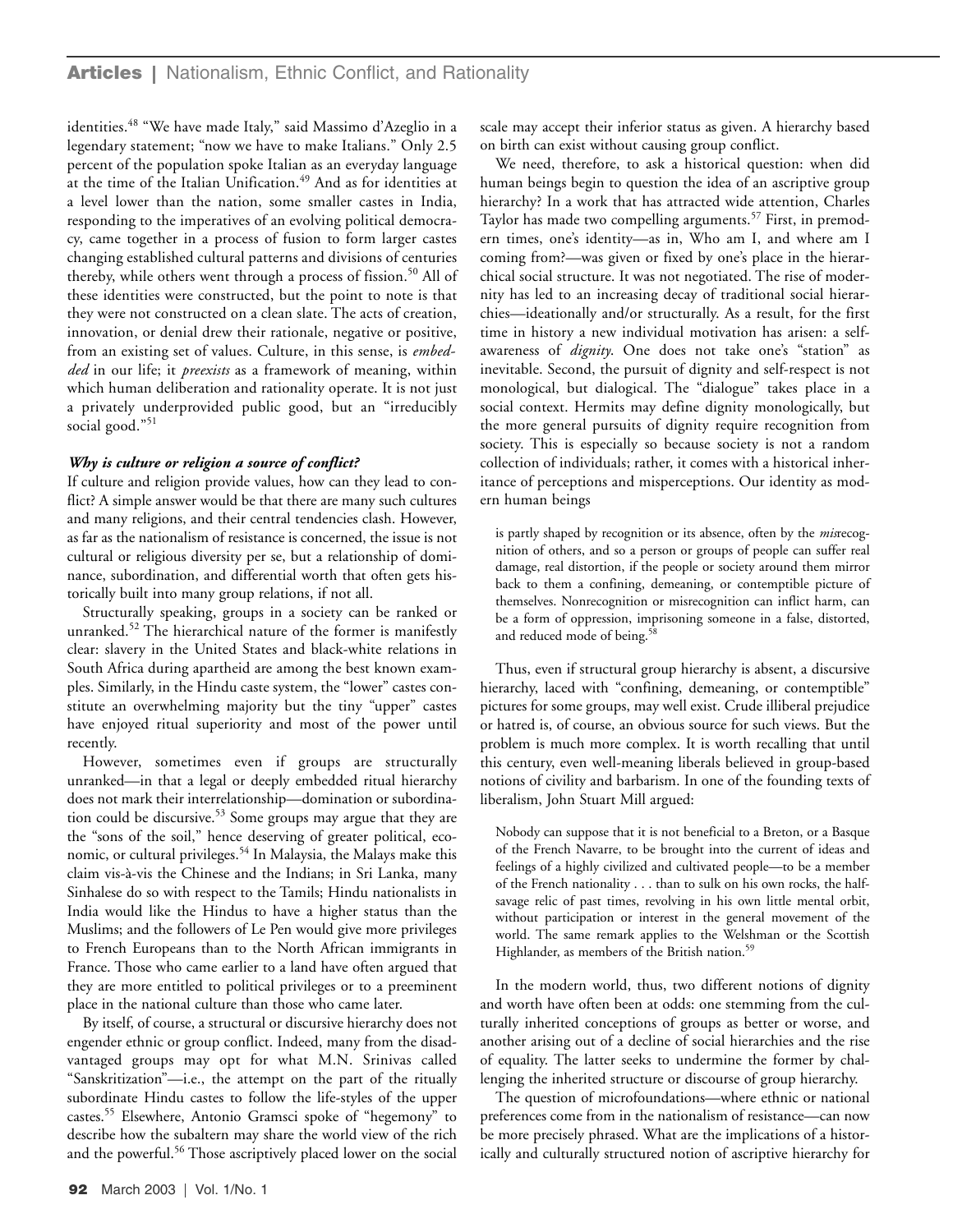the individual-group interaction in modern times? How does an individual feel group relations?

An individual may end up defining a core of her identity in terms of her group because she is defined as such by society, a definition over whose origins she has no control but one whose reordering will not take place unless efforts are made to compel society to change its recognition. The question is not simply one of waiting for others to launch the effort and taking a free ride. The individual would like to participate in the effort because she can't live a "reduced mode of being": she would feel less of a human being, or not able to respect herself, if she did not participate. Her self-respect, her dignity, is involved.

An account of the microfoundations of ethnic or national resistance thus requires sensitivity to historically inherited attitudes and power relations among many groups, if not all. By starting with individuals and not the cultural or historical inheritances and power relations within which individuals may be embedded, a typical rational-choice account misses much of what motivates ethnic or nationalist behavior. In the process, it is unable to account for some of the most important and persistent phenomena noted by students of ethnicity. Why, for example, do the minorities typically feel the group identity much more strongly than do the dominant groups? People, whether from the dominant or the subordinate group, are mere individuals in a purely instrumental framework. When Isaiah Berlin said that Jews tend to "have longer memories," that "they are aware of a longer continuity as a community than any other which has survived," and "geography" is what they historically lacked, $60$  he was making a statement about his community that was incomprehensible in purely instrumental terms. Why keep memories? Why should geography matter? Why not change identity, instead of finding geography to match history? Structured patterns of dominance and subordination and a history of suffering have customarily shaped answers to these questions, not pure instrumental rationality.

## **Value Rationality and Ethnic Mobilization**

The explanation above explores only the microfoundations of ethnic resistance. It does not account for ethnic mobilization. How are the microfoundations and ethnic mobilization related? Three mechanisms can be specified.

First, a critical mass of individuals having a strong group identification is all that one needs to explain the origins of ethnic mobilization; strong identification of all with the group is not necessary. Value-rational microfoundations thus overcome the principal difficulty faced by a purely instrumental explanation, which was unable to explain the origins of ethnic mobilization.

Second, depending on how the dominant groups and the state respond to the critical mass, mobilization itself can be identityforming for those who did not initially participate in it. Hegemony may give way to an assertion of self-respect. In 1919, when thousands of Indians (in defiance of a prohibition on political meetings) organized a protest meeting in Amritsar, India, and a British general ordered a massacre to implement the law, a turning point was reached in India's national movement.<sup>61</sup> The massacre changed Gandhi, convincing him that India's self-respect was not possible until the British left; it changed Nehru from a man who was "more British than the British" to one "homespun" and capable of making the transition from a life of privilege and luxury to one of personal sacrifice for the sake of a nation. Indeed, so many Indians experienced the self-awareness of dignity that after the Amritsar massacre it became possible to launch a nationwide civil-disobedience movement.

Similarly, the American civil-rights movement in the 1960s formed the assertive identity of a large number of African Americans: "While the students in their neat suits and demure dresses sat-in, marched, demonstrated, sang and prayed, the police, the sheriff's deputies and the Klan responded to nonviolence with violence, meeting the doves of peace with the police dogs of war."62 Elsewhere, barely a few years after the formation of Pakistan, the East Pakistanis realized that their *linguistic* identity was at stake in a nation they joined for *religious* reasons. They were told that Urdu, the language of Muslim migrants from India, would be the language of the new nation, even though East Pakistanis, constituting a majority of the country, spoke Bengali. A cultural cleavage within the new nation was thus born, giving room to politics and mobilization based on a linguistic identity. As this politics unfolded, the identity of the silent bystanders was also formed.

Third, as is implicit above, a conflict cannot take place unless we also factor in the behavior of the dominant groups. The dominant groups typically have three options: defend preexisting privileges, with no adjustments made; incorporate the elite of the disadvantaged groups in the power structure; or renegotiate privilege, accepting some notion of fairness. To defend preexisting privileges is a case of prejudice; to incorporate the elite, one of selective cooptation; to renegotiate privilege, one of fairness. In no case, including the last, is conflict ruled out.

A defense of privilege or prejudice clearly spells trouble, once the ideological hegemony of group hierarchy is broken and a middle class capable of organizing the group develops among the previously disadvantaged. Examples are legion. Depending on the nature of the political system, such conflict may be relatively peaceful or violent. If the political system allows the freedom to organize, ethnic mobilization may dominate democratic politics but conflict may also be politically resolved and violence overcome. However, if the political system is repressive, ethnic conflict may remain hidden or may not emerge in a routine way (erupting violently, for instance, when the state is weak).

Selective cooptation may work if the elites so incorporated continue to hold sway over the masses and are not outbid by alternative leaders refusing to be co-opted. It may defuse ethnic conflict or even resolve it through what Arend Lijphart calls a consociational system.63 Outbidding, however, is not uncommon in ethnic conflicts. Consociationalism works under well-specified institutional conditions.<sup>64</sup>

Most interestingly, however, conflict can occur even when the leaders of the dominant group renegotiate privilege. The problem simply is that the question of what constitutes fairness has no uniquely acceptable answer. Why should the members of this generation pay for the inequities of the past, in which they did not directly participate? How much should they pay, if they must? For how long? Multiple answers exist; the outcomes are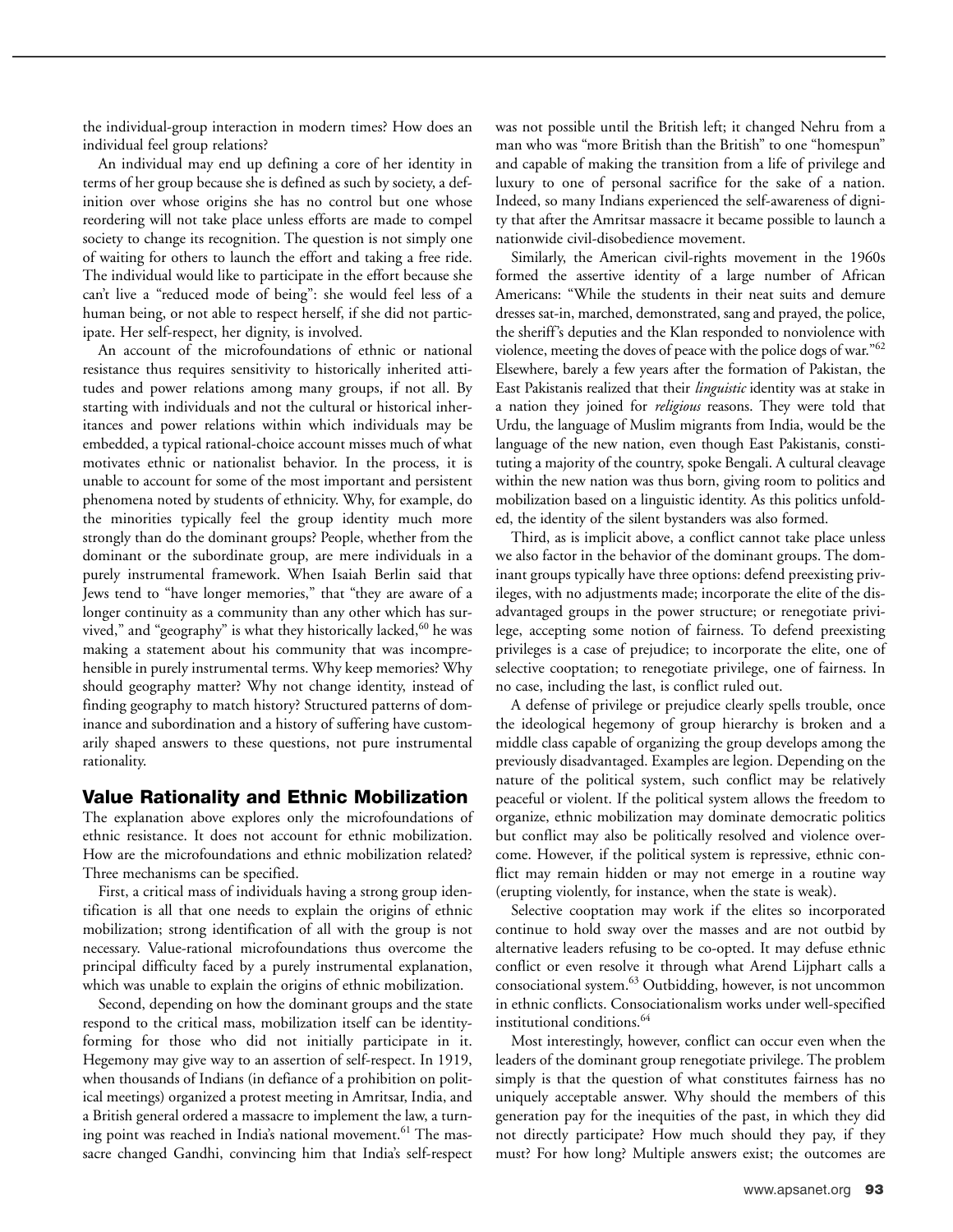politically determined. On affirmative action, such struggles are universal.

# **Three Kinds of Ethnic and Nationalistic Behavior**

Central to the alternative account I have presented above are notions of hierarchy, dignity, and recognition. Goal-oriented thinking exists in this alternative account, but it is defined with respect to the values so specified, not independently of these values. This conception of strategic behavior is different from the one in which ethnicity itself is seen as a means to an end. If we combine the two notions of rationality discussed above, we get three different kinds of ethnic and nationalistic behavior, which we should distinguish from one another.

#### *The pure case of value rationality*

Martyrdom—suicide bombing, in these times—is the pure form of value-rational behavior. In such cases, no cost (including death) is considered too high by an ethnic partisan. If aimed at enhancing group prospects, to kill may be a form of instrumental behavior—and likewise, being killed may result from someone else behaving instrumentally. But to die is not instrumentally rational for an individual, for whatever its benefits to the group, the martyr will not be there to see his dreams fulfilled. Such martyrdom, however, can be instrumentally beneficial for the group, for it can touch off strong emotions, raising the level of group consciousness. Indeed, collective martyrdom or martyrdom of an important leader of the group can be a tipping point in group consciousness and mobilization.<sup>65</sup>

It is possible to argue that religious martyrdom is, in fact, individually rational, for the motivations of the martyr extend to life after death. Most religions have a notion of afterlife. Thisworldly martyrdom can pave the way for other-worldly glory. But ethnic or national martyrdom, as opposed to religious martyrdom, has no such notion of afterlife. Its aim is collective benefit, pure and simple. Sri Lanka's Tamil Tigers repeatedly produced suicide bombers to increase group cohesion and to target "enemies." In a number of national, or freedom, movements in the developing world, there were many examples of men seeking martyrdom or taking the risk of death.

Given the significance of death in nationalism, martyrdom can also be instrumentally used by some—not, of course, by those who die. Ethnic partisans are known to have killed important figures of their own communities—so as to put the blame of death on the adversary and engineer in-group cohesion. This use of martyrdom is instrumental-rational and must be distinguished from the behavior of those seeking martyrdom. The latter is value-rational.

## *The pure case of instrumental rationality*

From an individual perspective, the instrumental benefits of participating in nationalist mobilization are obvious only under two strict conditions: when nationalists are already close to capturing power and much can be gained (or losses cut) by joining the bandwagon, and when law and order have broken down, ethnic animosities have soured group relations, and even neighbors—of long standing but belonging to a different ethnic group—can't be trust-

ed, creating a "security dilemma" for individuals and making preemptive violence against neighbors of a different ethnic group an exercise in personal security.<sup>66</sup> Most ethnic conflicts do not reach this last Hobbesian state of nature. It was typical of the former Yugoslavia in recent times; of massacres in Rwanda; and of the border states of India, especially Punjab, during the country's partition in 1947.

#### *Combining value rationality and instrumental rationality*

This is the category where a lot of ethnic conflict belongs. The concept of rationality here can mean two things: seeing ethnicity as a means to a self-interested end, or else selecting appropriate means to realize *group goals* or choosing between competing group goals. Enough has already been said about the first; why might the second be necessary?

The fact that my identity gets tied up with my group does not mean that I accept as right everything that the group (i.e., its leadership on behalf of the group) does. I may have a different version of group objectives and may even try to convince my group that my version is right. My *identity* may be tied up with my group, but my *views* may not be. Such intra-ethnic clashes on what is valuable and what means are appropriate to achieve those goals allow for a great deal of volition, intragroup strategizing, and struggle. Indeed, if I have leadership ambition, I may even try to retrieve my group's history purposively to show that I am historically more authentic than are my adversaries in the group, while both my adversaries and I seek group betterment. Selective retrieval of tradition is a standard strategy in nationalist struggles.

Alternatively, people may try to change the form of protest. Sometimes, this means moving from nonviolent to violent means; at other times, it simply entails exploring alternative nonviolent strategies, as seen in the Indian freedom movement, of which the Salt March was a component, and in the American civil-rights movement. In many nationalist conflicts, however, even when the ends are noble, the means are not. Violence is often used as an instrument for ethnic ends. Our moral objections to violence notwithstanding, it is undeniable that from the perspective of ethnic and national partisans, violence can represent a combination of value rationality and instrumental rationality.

When asked by psychologist Sudhir Kakar why they killed members of the other community, the wrestlers involved in communal violence in the Indian city of Hyderabad argued that they were defending the *quam* (nation). They stopped killing, they said, when they had killed more than the wrestlers of the other community had killed. Indeed, after giving them tests to check lies, falsehood, and dissimulation, Kakar had to conclude—much to his emotional dismay but true to his professional craft—that in psychological terms, the killers were "warriors," not "murderers."67

Much of the dynamics and intensity of ethnic conflict cannot be explained unless we understand how decisions are made about which sections of the population—women, children, and old people or the able-bodied men—are the targets of violence; whether festivals and celebrations are disrupted; whether sacralized monuments and places of worship are attacked; whether automatic weapons are used by a few or small weapons by a lot, although each method may kill as many people. We are in a world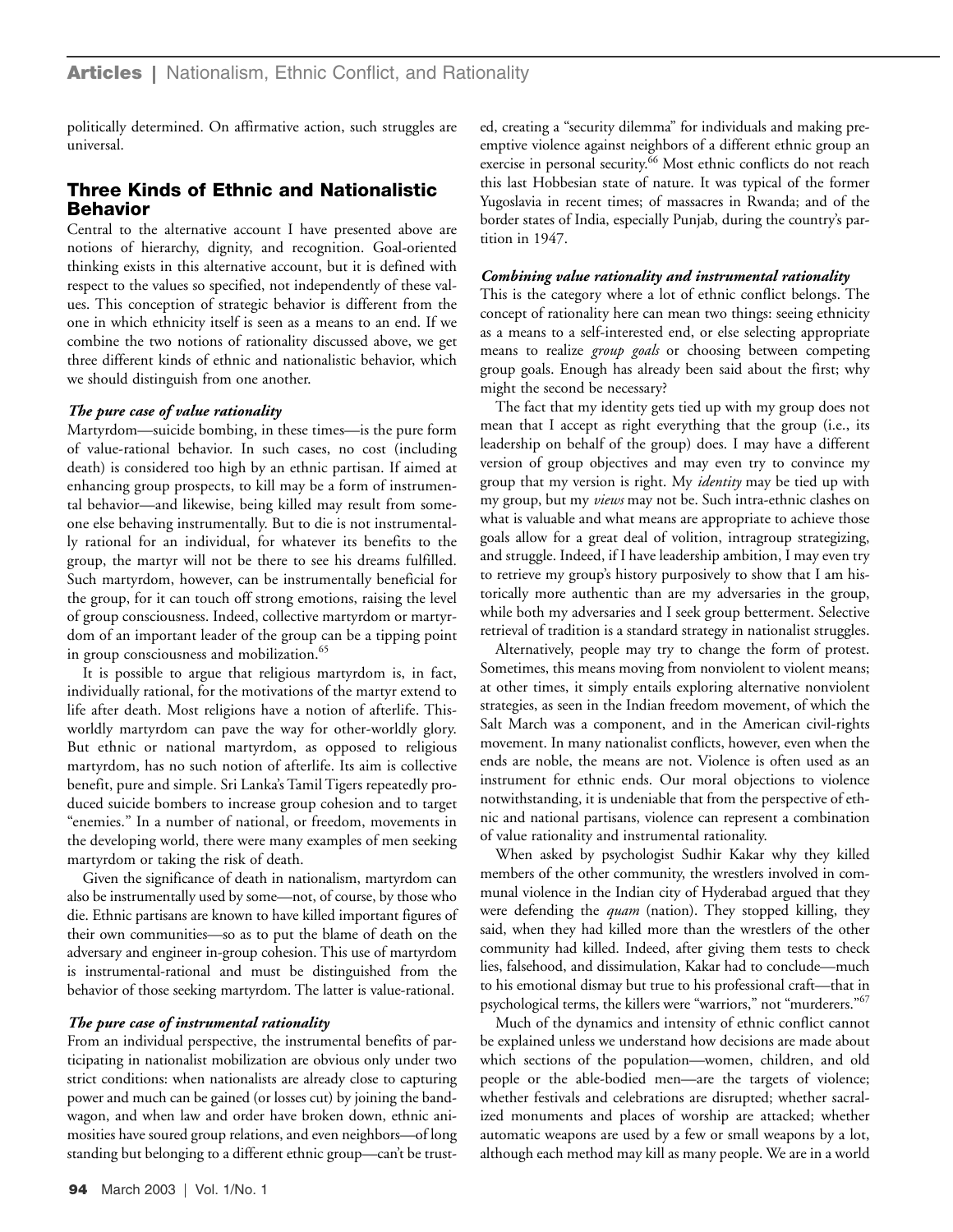| <b>Pure Value-</b><br><b>Rational</b> | <b>Pure Instrumental-</b>          | Value- and Instrumental-       |
|---------------------------------------|------------------------------------|--------------------------------|
|                                       | <b>Rational</b>                    | <b>Rational</b>                |
| yes                                   | yes                                | yes                            |
| <b>ves</b>                            | yes                                | yes                            |
| origins yes;<br>sustenance no         | origins no;<br>sustenance possible | origins yes;<br>sustenance yes |
|                                       |                                    |                                |

requires a great deal of unpacking. A search for dignity and recognition may well define the motivation underlying the nationalism of resistance, but other forms of nationalistic behavior—such as those witnessed in the nationalism of exclusion or when majority groups develop a minority complex—may be

where considerable planning often goes into the timing, type, and targets of violence, for symbolic violence is often central to ethnic conflict. Much, if not all, of this strategic behavior is based on the group goals that ethnic or national partisans have. It will be hard to prove that nationalists make such decisions on purely selfinterested grounds, without linking their strategies to the interests of the group they seek to represent.

Table 1 summarizes the argument so far. The pure case of value rationality may account for the origins of ethnic mobilization but not for its sustenance; the pure case of instrumental rationality cannot explain why ethnic mobilization commences, although it may begin to explain behavior once mobilization has reached a critical point; and the combination of value and instrumental rationality can explain both why ethnic mobilization begins and how it is sustained.

## **Conclusions: Pluralizing Microfoundations**

Three conclusions follow. First, rational-choice theories are unable to answer some of the fundamental questions in the study of ethnicity and nationalism. They almost wholly concentrate on why leaders manipulate ethnicity or national feelings, ignoring questions without which we can't understand mobilization for ethnic or national resistance: Why do the masses join ethnic and national movements when the costs of participation are almost certain to be high? And why do minorities so often feel the group identity more intensely than do majorities? To answer these questions, one has to pluralize the concept of rationality. A distinction between value rationality and instrumental rationality, as proposed by Weber, will be a good starting point. The former concept is considerably less sensitive to the notion of costs of behavior than the latter. Some goals—national liberation, racial equality, ethnic self-respect—may be deemed so precious that high costs, quite common in movements of resistance, are not sufficient to deter a dogged pursuit of such objectives. The goals are often not up for negotiation and barter; the means deployed to realize them may well be.

However—and this is the second conclusion—once ethnic preferences are in place and mobilization has reached a critical mass, raising prospects of success, one can use the rational-choice methods to understand why many people join ethnic or national movements. The approach works best when ethnicity is assumed to exist, not if one were to analyze where ethnic preferences come from.

Finally, the Weberian idea of value rationality, while of generic significance in analyzing ethnic or nationalist behavior, also undergirded by motivations other than dignity and self-respect. A pluralism of microfoundations is quite likely to be found as we move further along this path of inquiry.

# **References**

- Almond, Gabriel. 1991. Rational choice theory and the social sciences. In *The Economic Approach to Politics,* ed. Kristen R. Monroe. New York: HarperCollins.
- Alt, James, and Kenneth Shepsle, eds. 1990. *Perspectives on Political Economy.* New York: Cambridge University Press.
- Anderson, Benedict. 1983. *Imagined Communities.* London: Verso.
- Bates, Robert. 1974. Ethnic competition and modernization in contemporary Africa. *Comparative Political Studies* 6:4, 457–77.
	- . 1981. *Markets and States in Tropical Africa.* Berkeley: University of California Press.
- Berlin, Isaiah. 1982. *Against the Current: Essays in the History of Ideas.* New York: Penguin.
- Booth, William James, Patrick James, and Hudson Meadwell, eds. 1993. *Politics and Rationality: Rational Choice in Application.* New York: Cambridge University Press.
- Brass, Paul. 1975. *Language, Religion and Politics in North India.* Cambridge: Cambridge University Press.
- Breton, Albert, Gianluigi Galeotti, Pierre Salmon, and Ronald Wintrobe, eds. 1995. *Nationalism and Rationality.* New York: Cambridge University Press.
- Buchanan, James. 1995. Economic science and cultural diversity. *Kyklos* 48:2, 193–200.
- Chong, Dennis. 1991. *Collective Action and the Civil Rights Movement.* Chicago: University of Chicago Press.
- Coase, Ronald. 1978. Economics and contiguous disciplines. *Journal of Legal Studies* 7:2, 201–12.
- Colley, Linda. 1992. *Britons: Forging a Nation (1707–1837).* New Haven: Yale University Press.
- Connor, Walker. 1994. *Ethnonationalism.* Princeton: Princeton University Press.
- Davidson, Donald. 1963. Actions, reasons, and causes. *The Journal of Philosophy* 60:23, 685–700.
- Einstein, Albert. [1954] 1982. *Ideas and Opinions.* New York: Crown Publishers.
- Elster, Jon, 1982. Marxism, functionalism, and game theory: The case for methodological individualism. *Theory and Society* 11:4, 453–82.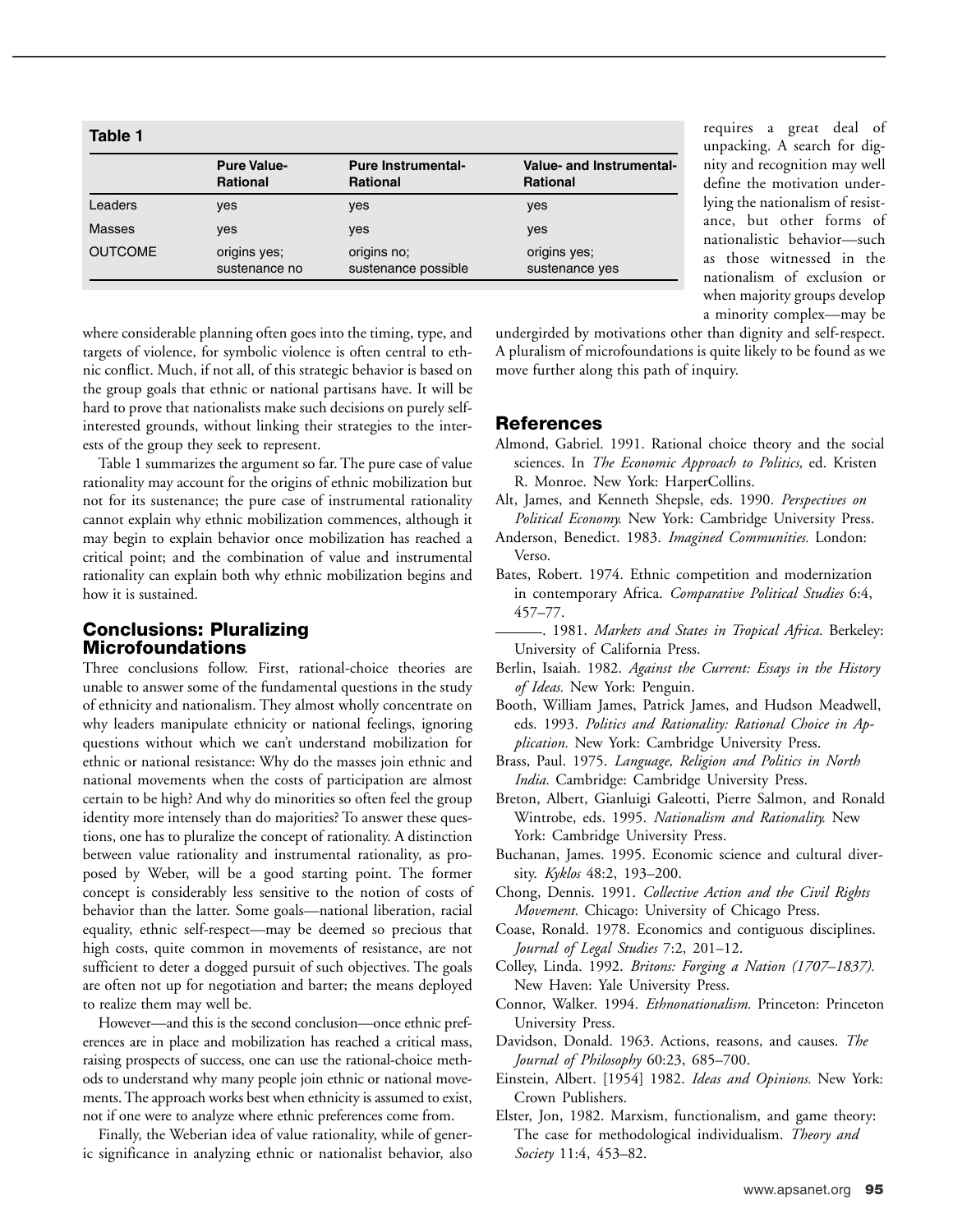. 1989. *Nuts and Bolts for the Social Sciences.* New York: Cambridge University Press.

- Feinberg, Walter. 1997. Nationalism in a comparative mode: A response to Charles Taylor. In *The Morality of Nationalism,* eds. Robert McKim and Jeff McMahan. New York: Oxford University Press.
- Fiorina, Morris. 1995. Rational choice, empirical contributions, and the scientific enterprise. *Critical Review* 9:1–2, 85–94.
- Geertz, Clifford. 1963. *Old Societies, New States*. New York: Free Press.
- Gellner, Ernest. 1983. *Nations and Nationalism.* Ithaca: Cornell University Press.
- Gramsci, Antonio. 1971. *Selections from the Prison Notebooks.* London: Lawrence and Wishrat.
- Green, Donald, and Ian Shapiro. 1994. *Pathologies of Rational Choice Theories.* New Haven: Yale University Press.
- Gurr, Ted Robert. 1993. *Minorities at Risk: A Global View of Ethnopolitical Conflicts.* Washington, D.C.: The U.S. Institute of Peace Press.
- Hardin, Russell. 1995. *One for All: The Logic of Group Conflict.* Princeton: Princeton University Press.
- Harsanyi, John. 1976. *Essays in Ethics, Social Behavior and Scientific Explanation.* Boston: D. Reid.
- Hechter, Michael. 2000. Nationalism and rationality. *Studies in Comparative International Development* 35:1, 3–20.
- Hirschman, Albert. 1985. Against parsimony. *Economics and Philosophy* 1:1, 7–21.

Hobsbawm, Eric. 1990. *Nations and Nationalism since 1780: Programme, Myth, Reality.* Cambridge: Cambridge University Press.

- Horowitz, Donald. 1984. *Ethnic Groups in Conflict.* Berkeley: University of California Press.
- . 1987. *Democratic South Africa?* Berkeley: University of California Press.
- . 2001. *The Deadly Ethnic Riot.* Berkeley: University of California Press.
- Kakar, Sudhir. 1996. *Colors of Violence.* Chicago: University of Chicago Press.
- Kedourie, Elie. 1993. *Nationalism.* Oxford: Blackwell. 4th, expanded ed.
- Kolakowski, Leszek. 1990. *Modernity on Endless Trial,* trans. Stefan Czerniawski. Chicago: University of Chicago Press.
- Kundera, Milan. 1986. *The Art of the Novel,* trans. Linda Asher. New York: Grove Press.
- Laitin, David. 1986. *Hegemony and Culture: Politics and Religious Change among the Yoruba.* Chicago: University of Chicago Press.

. 1998. *Identity in Formation: The Russian Speaking Populations in the Near Abroad.* Ithaca: Cornell University Press.

- Lijphart, Arend. 1977. *Democracies in Plural Societies: A Comparative Exploration.* New Haven: Yale University Press.
- Mandela, Nelson. 1994. *Long Walk to Freedom.* Boston: Little, Brown.
- Marx, Anthony W. 1998. *Making Race and Nation: A Comparison of South Africa, the United States, and Brazil.* New York: Cambridge University Press.
- Mill, John Stuart. 1990. *Three Essays.* New York: Oxford University Press.
- Miller, Webb. 1994. *I Found No Peace.* Sections reproduced in *The Gandhi Reader,* ed. Homer Jack. New York: Grove Press. Original publication 1936, New York: Simon and Schuster.
- Monroe, Kristen Renwick, ed. 1991. *The Economic Approach to Politics.* New York: HarperCollins.
- Munck, Gerardo. 2001. Game theory and comparative politics. *World Politics* 53:2, 173–204.
- Nozick, Robert. 1983. *The Nature of Rationality.* Cambridge: Harvard University Press.
- Olson, Mancur. 1965. *The Logic of Collective Action.* Cambridge: Harvard University Press.
- Peterson, Roger D. 2002. *Understanding Ethnic Violence: Fear, Hatred, and Resentment in Twentieth-Century Eastern Europe.* New York: Cambridge University Press.
- Popkin, Samuel L. 1979. *The Rational Peasant: The Political Economy of Rural Society in Vietnam.* Berkeley: University of California Press.
- Posen, Barry. 1993. The security dilemma and ethnic conflict. *Survival* 35:1, 27–47.
- Przeworski, Adam. 1985. *Capitalism and Social Democracy.* New York: Cambridge University Press.
- Putnam, Hilary. 1981. *Reason, Truth and History.* New York: Cambridge University Press.
- Rabushka, Alvin, and Kenneth A. Shepsle. 1972. *Politics in Plural Societies: A Theory of Democratic Stability.* Columbus, Ohio: Charles E. Merrill Publishing.
- Raines, Howell, 1977. *My Soul is Rested.* New York: GP Putnam's Sons.
- Rudolph, Lloyd, and Susanne Rudolph. 1967. *Modernity of Tradition.* Chicago: University of Chicago Press.
- Schelling, Thomas. 1963. *The Strategy of Conflict.* New York: Oxford University Press.
- Sen, Amartya. 1973. Behaviour and the concept of preference. *Economica* 40:159, 241–59.
- . 1982. Rational fools. *Choice, Welfare and Measurement.* Cambridge: MIT Press.
- . 1992. *On Ethics and Economics.* New York: Blackwell.
- Simon, Herbert. 1986. Rationality in psychology and economics. In *Rational Choice: The Contrasts between Psychology and Economics,* eds. Robin Hogarth and Melvin Reder. Chicago: University of Chicago Press.
- Srinivas, Mysore Narasimhachar. 1966. *Social Change in Modern India.* Berkeley: University of California Press.
- Tarrow, Sidney. 1998. *Power in Movement: Social Movements and Contentious Politics.* New York: Cambridge University Press. 2nd ed.
- Taylor, Charles. 1993. *Reconciling the Solitudes: Essays on Canadian Federalism and Nationalism.* Montreal: McGill-Queen's University Press.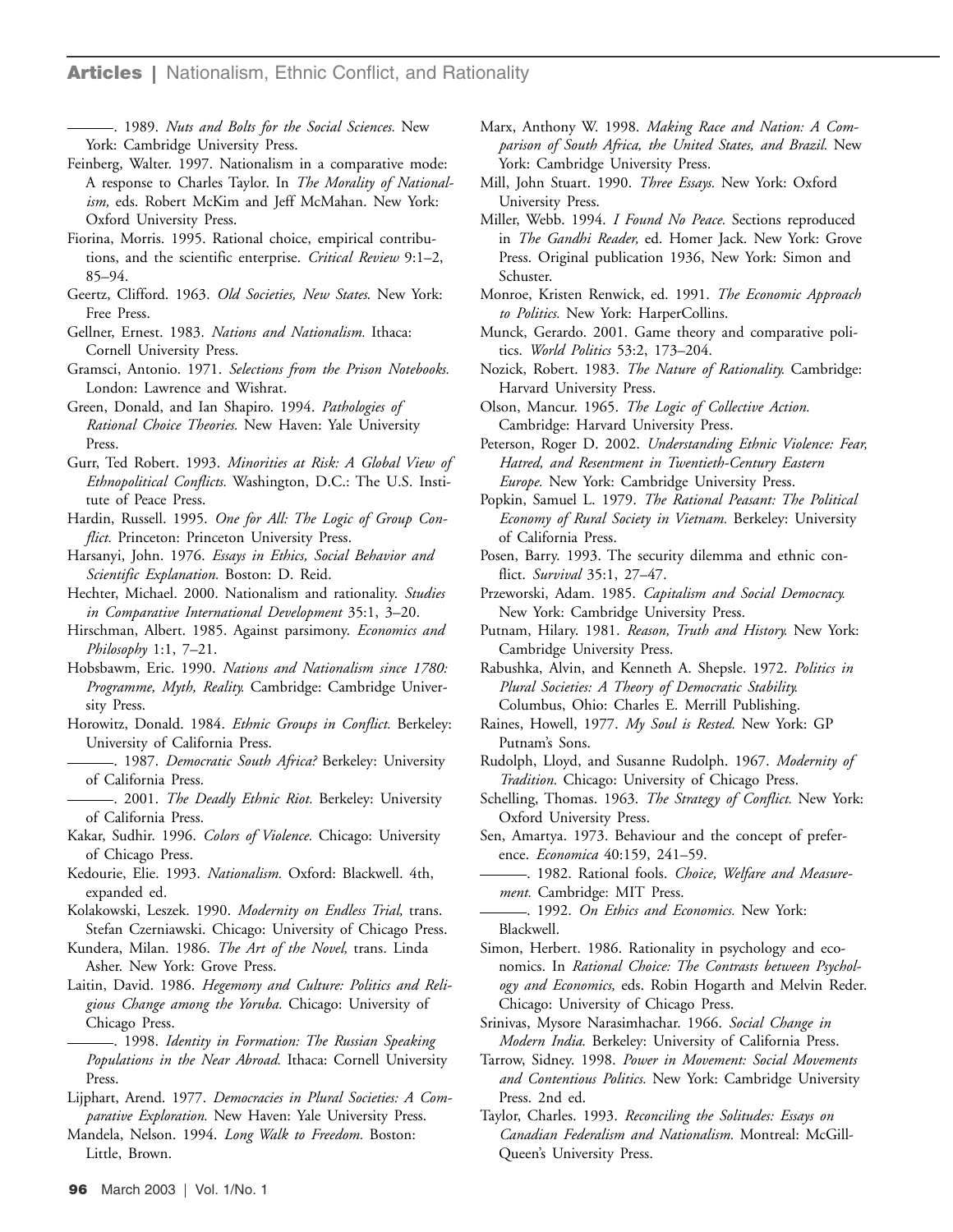. 1995. Irreducibly social goods. *Philosophical Arguments.* Cambridge: Harvard University Press.

- Taylor, Charles. 1994. *Multiculturalism: Examining the Politics of Recognition.* Princeton: Princeton University Press.
- Taylor, Michael. 1993. Structure, culture and action in the explanation of social change. In *Politics and Rationality,* eds. William James Booth, Patrick James, and Hudson Meadwell. New York: Cambridge University Press.
- Tversky, Amos, and Daniel Kahneman. 1990a. Judgment under uncertainty. In *Rationality in Action,* ed. Paul Moser. New York: Cambridge University Press.
- . 1990b. Rational choice and framing of decisions. *The Limits of Rationality,* eds. Karen Cook and Margaret Levi. Chicago: University of Chicago Press.
- Varshney, Ashutosh. 1995. *Democracy, Development and the Countryside.* New York: Cambridge University Press. . 2002. *Ethnic Conflict and Civic Life.* New Haven:
- Yale University Press. Weber, Eugene. 1976. *Peasants into Frenchmen.* Stanford:
- Stanford University Press.
- Weber, Max. 1978. *Economy and Society: An Outline of Interpretive Sociology,* eds. Claus Wittich and Guenther Roth. Berkeley: University of California Press.
- Weiner, Myron. 1978. *Sons of the Soil: Migration and Ethnic Conflict in India.* Princeton: Princeton University Press.
- Young, Crawford. 1983. The temple of ethnicity. *World Politics* 35:4, 652–62.

## **Notes**

- 1 Kundera 1986, 3–4.
- 2 Berlin 1982, 1.
- 3 Ibid, 13.
- 4 The exchange was, of course, not entirely polite. Herder called Voltaire a "senile child." He also wrote a vehement poem (cited in Kedourie 1993, 53):

And You German alone, returning from abroad, Wouldst greet your mother in French? O spew it out, before your door Spew out the ugly slime of the Seine Speak German, O you German.

- 5 Kedourie agrees. See Kedourie 1993, especially chapters 3 and 4.
- 6 Weber 1978, volume 1, 24–5.
- 7 For a recent statement of this distinction, see Feinberg 1997, 69–73.
- 8 Of course, all nationalisms, including the nationalism of resistance, are to some extent exclusionary. Without the notion of "us" and "them," nationalism does not work. However, despite not being entirely devoid of exclusion, nationalism of resistance tends to define community in a more inclusive way than does the nationalism of exclusion. For future analysis, the most difficult category—and a category different from the above two—is going to be "majorities feeling like a minority" (the Sinhalese in Sri Lanka until the 1970s; the Malays in Malaysia until the 1970s; the

Pribumi in Indonesia even today). The microfoundations driving such behavior are complex, requiring painstaking investigation. It is through cumulative steps that we will be able to develop an alternative theory of where ethnic preferences come from. For some thoughtful psychological probings, see Horowitz 2001 and Peterson 2002.

- 9 Horowitz 1984, 41–54.
- 10 Gellner 1983, 1.
- 11 Sen 1982, 105. To sample the variety associated with rationality in philosophical discussions, also see Nozick 1983, especially the chapter entitled "Instrumental Rationality and Its Limits," 133–81; Putnam 1981, especially the chapter "Two Conceptions of Rationality"; and Davidson 1963.
- 12 Mention should also be made of the concept of rationality in psychology, sometimes called "bounded rationality." See Tversky and Kahneman 1990a; Tversky and Kahneman 1990b; and Simon 1986.
- 13 On whether the same instrumental rationality is applicable to spheres beyond commercial behavior, see not only Sen 1982 (cited above), but also Coase 1978 and Buchanan 1995.
- 14 Also see Almond 1991.
- 15 Some of the leading scholars of rationality would not entirely approve of such an analogy. Amartya Sen, while writing about behavior based on commitment as opposed to self-interest, draws a distinction between preferences and *meta*preferences. The former concept is basically what Paul Samuelson called "revealed preference," representing choices evident in market behavior, such as when we buy cars or footwear; the latter speaks of the larger psychological and cultural processes that undergird the actually observed market choices. See the discussion in Sen 1973, as well as Sen 1982; also see Hirschman 1985. Strictly for the purposes of this paper, although not more generally, this criticism can basically be viewed as a dispute over appropriate analogies. Whether or not value-rationality can be seen as a deeper set of metapreferences generating observed choices in behavior, the basic claim that it is different from instrumental rationality is not undermined by an argument about metapreferences.
- 16 For overviews of rational-choice models of politics, see Alt and Shepsle 1990; Green and Shapiro 1994; Monroe 1991; and Booth et al. 1993.
- 17 Olson 1965.
- 18 Bates 1981.
- 19 Critiques emerging from *within* the rational-choice paradigm are very helpful in understanding the limits of rational-choice theories. Among the most thoughtful selfcritiques are Jon Elster 1989 and Michael Taylor 1993. Elster's argument is that rational-choice theory is inapplicable in the following situations: (1) when multiple optima exist, (2) when the choice set has incommensurable options, (3) when no reliable probability estimates can be made, subjectively or objectively, because of insufficient evidence, and (4) when it is not even clear how much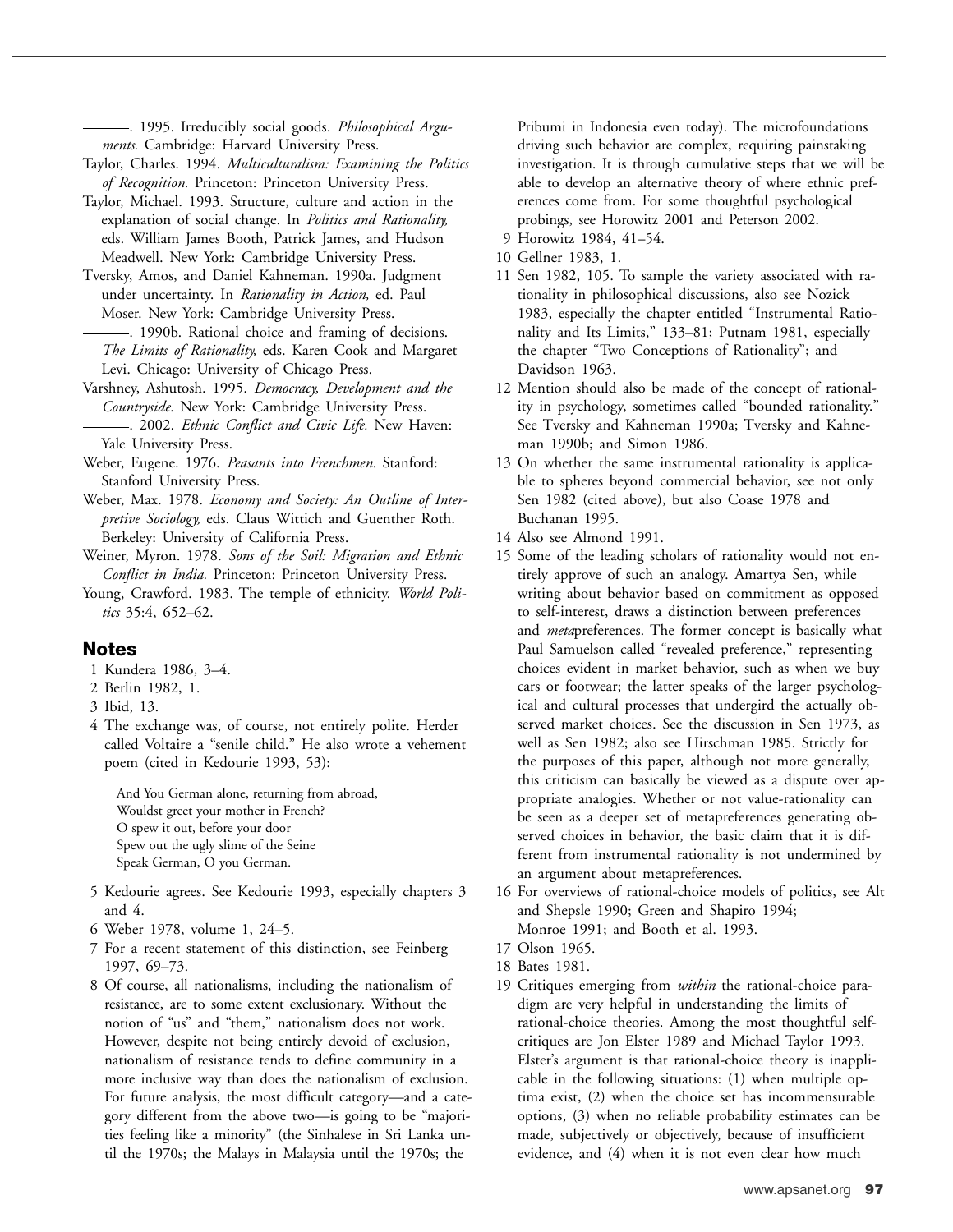evidence should be collected before such judgments can be made.

- 20 For some reflections of the domain specificity of rational-choice arguments, see Munck 2001.
- 21 Morris Fiorina, a rational-choice scholar of American politics, accepts that elite and mass politics have very different implications for a rational-choice analysis: "Rational Choice Models are most useful where stakes are high and numbers low. . . . Thus in works on mass behavior I utilize minimalist notions of rationality . . . whereas in works on elites I assume a higher order of rationality." Fiorina 1995, 88.
- 22 There are two kinds of works on instrumental conceptions of ethnicity. The works that follow the rationalchoice method self-consciously include Rabushka and Shepsle 1972, Hardin 1995, and Hechter 2000. The idea of the instrumental use of ethnicity, however, goes beyond the rational-choice literature. It is implicit in much of the literature on ethnic conflict. See, e.g., Brass 1975 and Bates 1974. Sometimes, Gellner 1983 is also seen as a major instrumental text. Gellner's basic argument is that industrialization led to nationalism in history. The "low" oral cultures, he argues, could not have produced the standardization necessary to run an industrial economy; only "high" cultures with standardized modes of communication could have. I read Gellner more as a functionalist than as an instrumentalist. For a clear statement of differences between functionalism and rational choice, see Elster 1982.
- 23 Schelling 1963, 54.
- 24 Ibid, 74.
- 25 Unless, of course, the Mafia is involved in the transaction.
- 26 Miller 1994, 250–3. This is not to say that demonstrations do not often dissolve in the face of coercion. That, however, is less surprising than the fact that so many ethnic movements persist despite coercion.
- 27 Raines 1977, 56.
- 28 Chong 1991, 85.
- 29 Ibid, 25–6.
- 30 Mandela 1994, 387.
- 31 Gurr 1993 makes a statistical attempt.
- 32 For how economic and ethnic mobilizations can dramatically vary, see Varshney 1995 and 2002.
- 33 Elster 1989, 118.
- 34 Rabushka and Shepsle 1972, 64–5. Emphasis in the original.
- 35 As Hardin 1995 was published, another collection of essays addressing this problem came out. See Breton et al. 1995. The opening lines of this book are worth noting: "The literature on nationalism is enormous. Economists, historians, philosophers, political scientists, sociologists and other scholars as well as lay observers and commentators have all brought their particular skills and methods to bear on the phenomenon which, it would be easy to argue, has dominated human affairs for a good part of the nineteenth cen-

tury and throughout the twentieth. The contribution of what we may call the rational choice paradigm has, however, not been large"(ix).

- 36 Hardin 1995, 5, 36–70.
- 37 Popkin 1979.
- 38 Przeworski 1985.
- 39 Hardin's approach is abstract and philosophical. In a more empirical vein, there is also Laitin 1998 on the formation of a new identity, "the Russian-Speaking Populations," in four republics of the former Soviet Union: Kazakhstan, Estonia, Latvia, and Ukraine. In theory, this work could have answered the question posed above: how do people develop, or maintain, ethnic or national preferences, especially when the costs of expressing those preferences are *ex ante* so high? Laitin's empirical approach, however, allows him to focus only on the formation of new and pragmatic identities of (primarily) Russians in areas where conflict did not take place. There is little variation on the dependent variable. As such, the empirical materials of Laitin are unable to answer questions raised above about the nationalism of resistance. Had Laitin's focus included the Chechens, we would have learned much empirically about the source of nationalistic preferences even in the face of high-cost conditions.
- 40 Indeed, even close to time T2, as argued earlier, so long as the benefits of group power are nonexcludable, I should not join for I will get the benefits anyway. Thus, time T2 also has a problem of indeterminacy, requiring ethnic leaders to set up mechanisms to ensure that benefits are distributed according to participation. For the sake of parsimony, however, let us assume that instrumental rationality at time T2 means participation.
- 41 This, of course, raises the question of whether "rational ethics" can exist and whether it can be embedded in society. See Sen 1992 and Harsanyi 1976.
- 42 Einstein 1982, 41–2. Also see Kolakowski 1990, especially "Modernity on Endless Trial" and "The Revenge of the Sacred in Secular Culture."
- 43 The conflict, Einstein adds, begins when rationality claims it can pronounce authoritatively upon the ends of human life and religion claims that it can explain empirical relationships.
- 44 Laitin 1986, 148–9, makes a roughly similar argument: "Rational choice [theory] . . . is a theory of marginal decisions. It cannot tell us if ultimately butter is better than guns; it can tell us that at a certain point the production of a small number of guns will cost us a whole lot of butter and at that point it is probably irrational to produce more guns. Within a political structure, individuals constantly make marginal decisions. Neo-Benthamite theories can give us a grasp on how individual political actors are likely to make choices within that structure. Microeconomic theory cannot, however, handle long-term and non-marginal decisions. When market structures are themselves threatened, and people must decide whether to work within the new structure or hold on to the